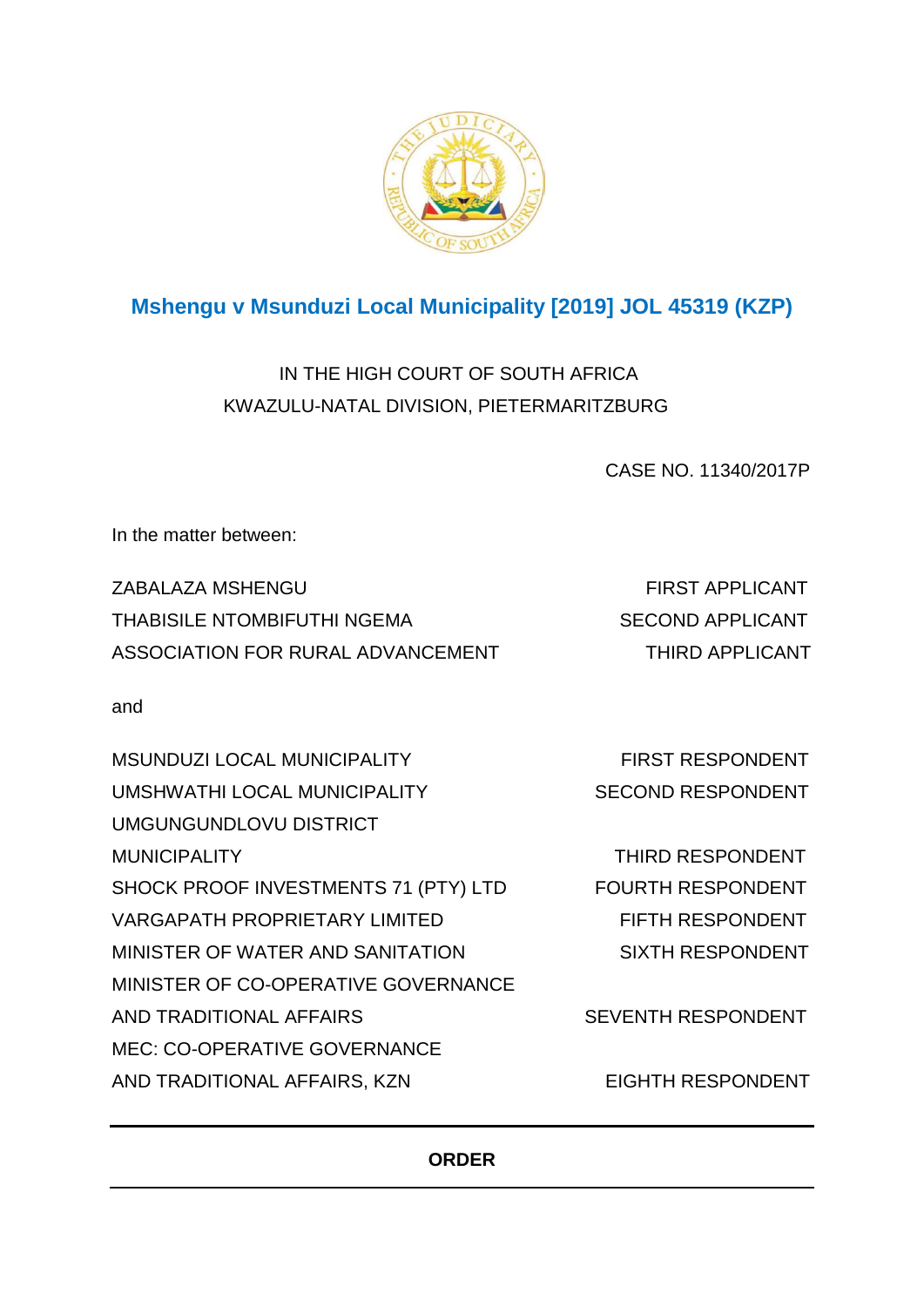The order I grant is the following:

## (I) Declaration and Mandamus

- 1. Declaring that the first, second and third respondents ongoing and persistent failure to provide the farm occupiers and labour tenants who are residing within areas of their jurisdiction with access to basic sanitation, sufficient water and collection of refuse is inconsistent with the Constitution of the Republic of South Africa, 1996, particularly ss 9, 10, 24, 27(1)*(b)*, 33, 152, 153, 195 and 237;
- 2. Directing the first, second and third respondents, subject to the structural relief, to comply with reg 3 of the Regulations relating to compulsory national standards and measures to conserve water, GN R509, *GG* 22355, 8 June 2001 by:
	- 2.1 Installing a sufficient number of water user connections to supply a minimum quantity of potable water of 25 litres per person per day or 6 kilolitres per household per month to farm occupiers and labour tenants residing within areas of their jurisdiction;
	- 2.2 Ensuring that the water user connections supply water at a minimum flow rate of not less than 10 litres per minute; and
	- 2.3 Ensuring that the water user connections supplied are within 200 metres of the farm occupier's households;
- 3. Directing the first, second and third respondents to provide farm occupiers and/or labour tenants with access to basic sanitation by:-
	- 3.1 Installing Ventilation Improved Pit toilets per each household. (The VIP toilets should conform to SANS 10365-1: 2003 specifications);
- 4. Directing the first and second respondents to provide the farm occupiers and/or labour tenants with refuse collection services;
- 5. Directing the first, second and third respondents to ensure that the farm occupiers and labour tenants have access to basic municipal services, more specifically water, sanitation and refuse removal; and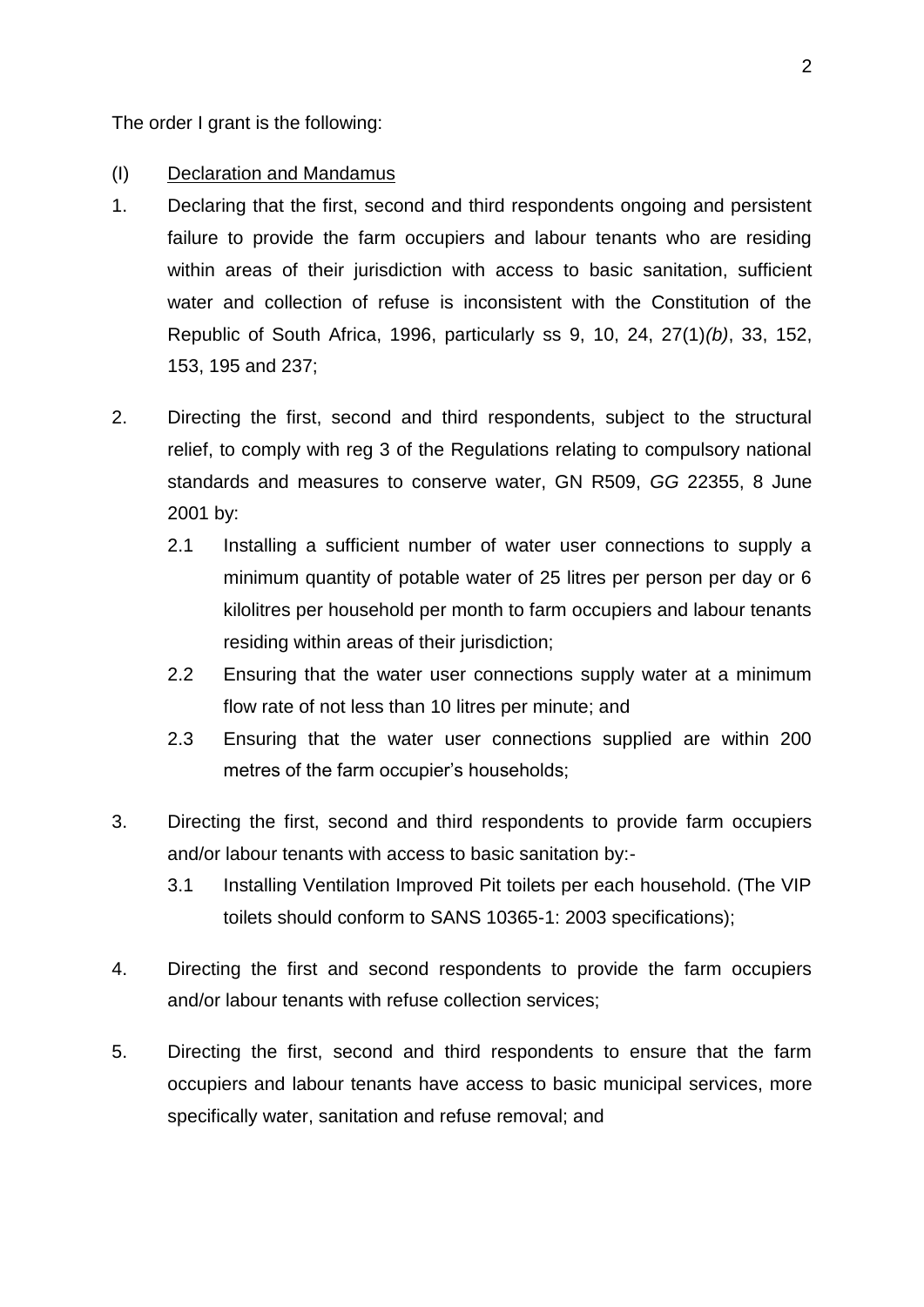- 6. Directing the first, second and third respondents to prioritise the rights of farm occupiers and labour tenants in their Integrated Development Plans.
- (II) Structural Relief
- 7. Within six (6) months of the date of the order, the first, second and third respondents are directed to file the reports under oath and the plans with this court.
- 8. The reports shall identify all the farm occupiers and labour tenants who are residing within the areas of their jurisdiction.
- 9. For each farm occupier and labour tenants, indicate whether he/she has access to water, sanitation and collection of refuse.
	- 9.1 If he/she has access to water, sanitation and collection of refuse:
		- (i) indicate the type of water source, type of sanitation and collection of refuse.
		- (ii) indicate the quality and the quantity of water, sanitation and collection of refuse.
		- (iii) indicate the distance from the water source, sanitation and collection of refuse, to each farm occupier and labour tenant's house.
	- 9.2 If he/she does not have access to water, indicate how long he/she does not have access to water, sanitation and collection of refuse.
- 10. The Plan shall:
	- 10.1 Explain the steps the first, second and third respondents will take in order to provide farm occupiers and labour tenants with access to water, sanitation and the collection of refuse.
	- 10.2 Explain the steps and criterion the first, second and third respondents will take in order to ensure that all farm occupiers, labour tenants and farm owners within their jurisdiction are aware of this case.
	- 10.3 Set measurable, periodic deadlines for progress.
- 11. The reports and the plans will be served on the applicants and be made available on the first, second and third respondents' website.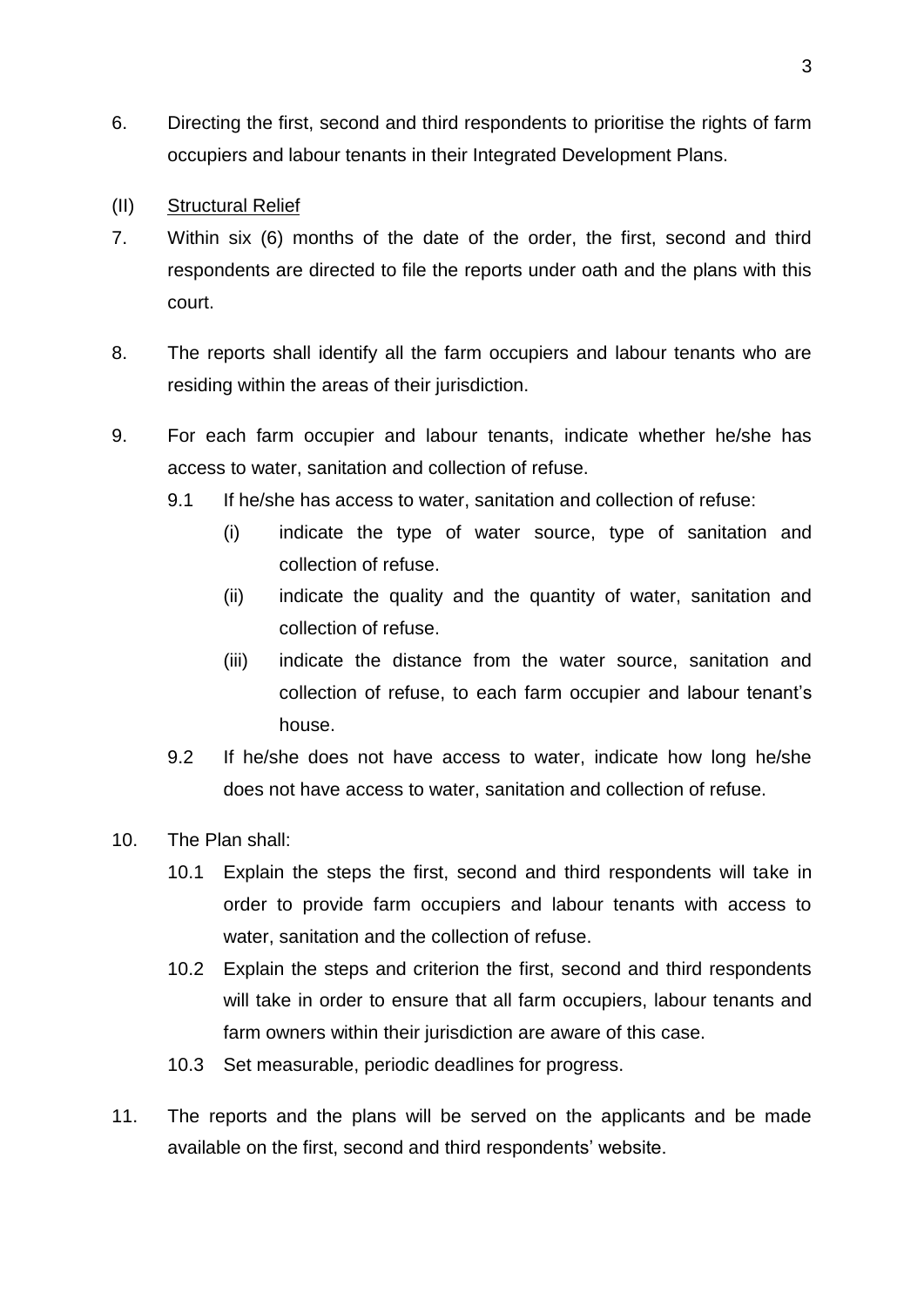- 12. The applicants, and any other interested parties, will be entitled to comment on the reports and the plans within one (1) month of the date on which they are filed.
- 13. The first, second and third respondent will file to this court, and serve on the applicants, monthly reports indicating their progress with regard to provision of access to water, sanitation and the collection of refuse to farm occupiers and labour tenants living within the areas of their jurisdiction.
- 14. The applicants, and any other interested parties, will be entitled to comment on these monthly reports within thirty (30) days after the date on which they are filed.
- 15. The court may, at any stage and of its own accord, after having heard submission by the parties, make any further directions or orders it deems fit.
- 16. Thereafter, the matter is to be enrolled on a date to be fixed by the registrar in consultation with the presiding judge for consideration and determination of the aforesaid reports, plans, commentary and replies.
- III) Costs
- 17. The first and second respondents are directed to pay the costs of this application which costs shall include costs of two counsel.

## **JUDGMENT**

 **Delivered on: 29 July <sup>2019</sup>**

## **Mnguni J**

## **Introduction**

[1] "Zabalaza" is the isizulu word for 'stand firm or plant oneself firmly on the ground or refuse to give way'.<sup>1</sup> In the context of this application it is the first name of the first applicant Mr Mshengu, a centenarian who has since sadly passed away. He refused to give up the struggle for access to sufficient water, basic sanitation and collection of refuse for farm occupiers and labour tenants until he was called to rest

<sup>1</sup> <sup>1</sup> C M Doke and B W Vilakazi *Zulu-English Dictionary* 2 ed (1964).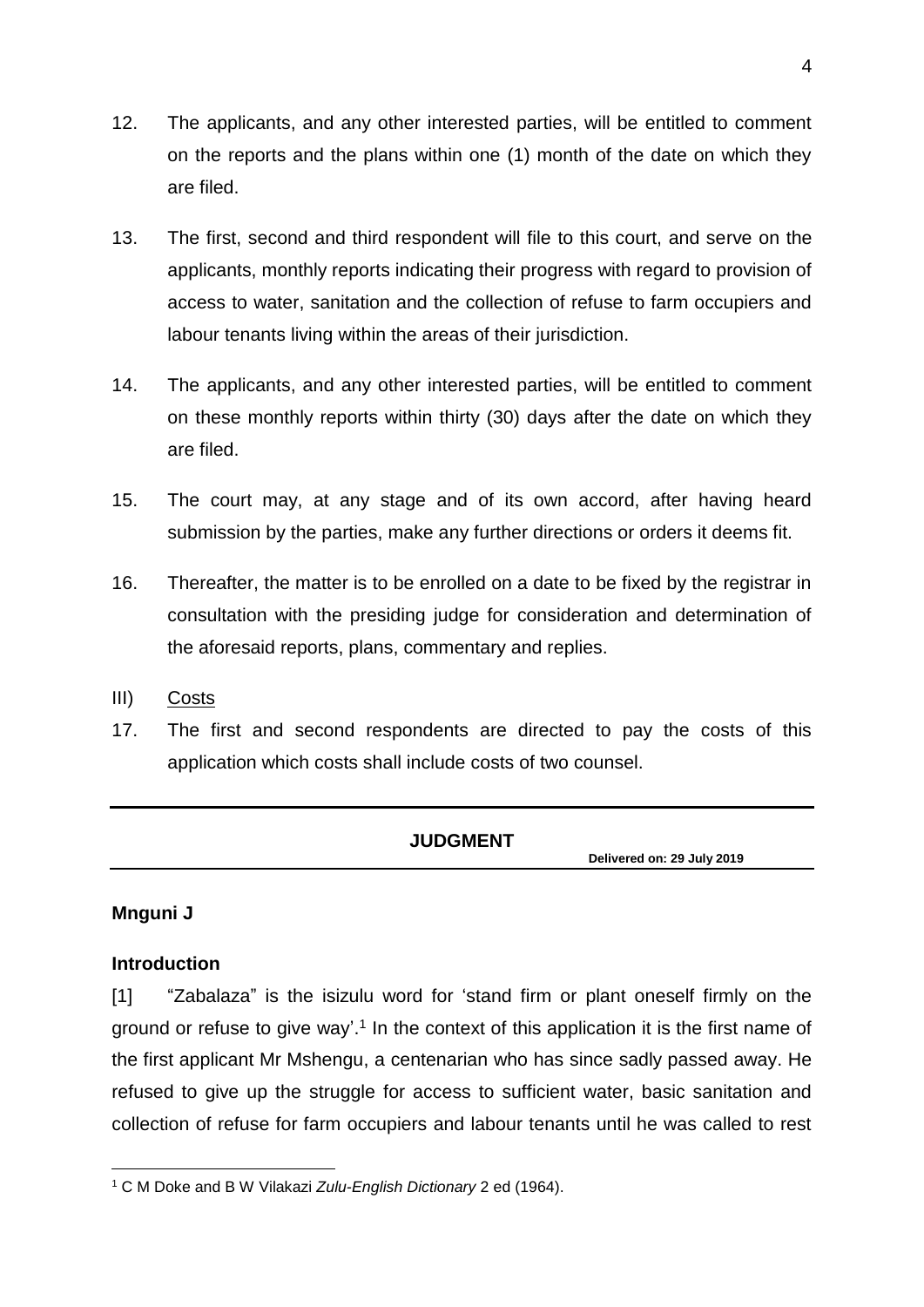on 13 August 2018 at the age of 104. In this judgment I shall refer to him by his first name not as a sign of disrespect, but because of its synonymity with his contribution to the struggle to ensure that the most vulnerable of farm residents have access to these aforementioned basic services.

[2] Zabalaza resided with his family on Edmore Farm which is within the area of jurisdiction of the first respondent. Edmore Farm is currently owned by the fourth respondent. Zabalaza shared his home with his son and two grandsons all of whom are adults. His family still lives on the farm. His father provided labour on the farm for the Hardman family in exchange for residing, growing crops and grazing livestock on the farm. Zabalaza was born and lived on the farm his entire life. As was the case with his father, he also provided labour for the Hardman family in similar circumstances.

[3] Zabalaza lived with his family in the old, dilapidated, hand-built mud structures on the farm. The nearest water source, being isolated, shallow pools in a dried-up stream, is situated 100 metres from his home. The water is stagnant and not suitable for consumption or any other use. As such, his family relies on water sourced from a communal tap from a neighbouring farm in excess of 500 metres away from his home. The communal tap is at the bottom of a hill and Zabalaza's home is on the hilltop. In order to collect water, Zabalaza and other farm occupiers and labour tenants have to push 25 litre cans down the hill on wheelbarrows, through the bush and haul them back up a gruelling upward ascent on their return.

[4] Thabisile Ntombifuthi Ngema (Ms Ngema) resides on the settlement at the Greenbranch Farm within the area of jurisdiction of the second respondent. She is a farm occupier and the second applicant in these proceedings. The fifth respondent owns Greenbranch Farm. The settlement on Greenbranch Farm consists of 12 households and most of the occupiers are poor. Their homes comprise mainly of five room structures built with blocks and asbestos. The houses are old and dilapidated and the rooves leak when it rains. The homes do not have any ablutions or communal toilets. The closest health facilities and high school are between 10 and 11 kilometres away from the settlement. Children have to walk that distance to school as the State does not provide transportation for the children to school.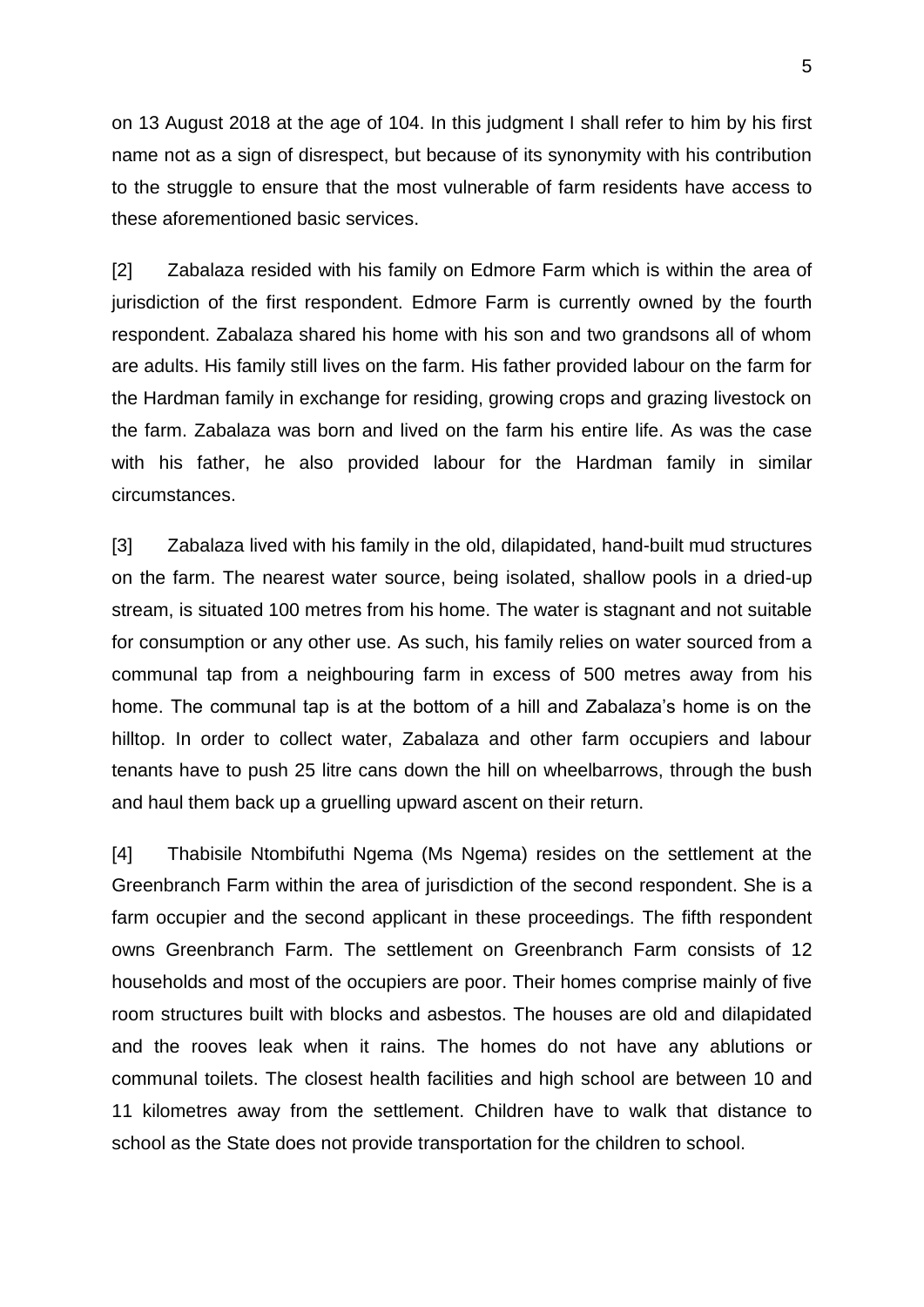[5] When the Greenbranch Farm settlement occupiers attempted to create some form of sanitation by digging pit toilets, Eddie Meyer (Mr Meyer) of the fifth respondent stopped them. Mr Meyer advised them that they were not allowed to construct pit toilets on the settlement and were to use the sugarcane plantation as their toilets. Mr Meyer told them that human waste is a form of manure that assists with fertilizing his crop. There are no lights installed in the sugarcane plantation and the places that the occupiers are currently using as toilets are unhygienic, smelly and attract flies and other vermin. Women in particular suffer great hardship, humiliation and impairment of their dignity as they do not have a proper place to dispose of their used sanitary towels when they undergo their menstrual cycle.

[6] There are only two water taps on the Greenbranch Farm settlement which service a population of more than 60 people. As such, the occupiers have to queue to collect water. Some days they are unable to access water because Mr Meyer of the fifth respondent has switched off the water supply without giving them notice. Refuse is also not collected and it litters the area around the settlement.

[7] The occupiers of Greenbranch Farm approached the second respondent's ward councillor to ask him to provide these basic services. The ward councillor however informed them that the landowners prevent the second respondent from providing these basic services to the occupiers.

[8] The third applicant is a non-governmental organisation working on land rights and agrarian reform, primarily in KwaZulu-Natal and was founded in 1979. Its objective is to redress past injustices and to improve the quality of life and livelihood of poor rural communities. Its work focuses on black people who require access to land or security of tenure on the land.

[9] In July 2015 the applicants' attorneys addressed letters to the first, second, third, sixth, seventh and eighth respondents demanding from these respondents a detailed written report setting out what steps had been taken and will in future be taken to provide basic sanitation, sufficient water, refuse removal and electricity to the farm occupiers and labour tenants residing within their jurisdictions, and when those steps will be finalised. The letters only elicited a response from the second respondent and even that response did not deal issuably with the points raised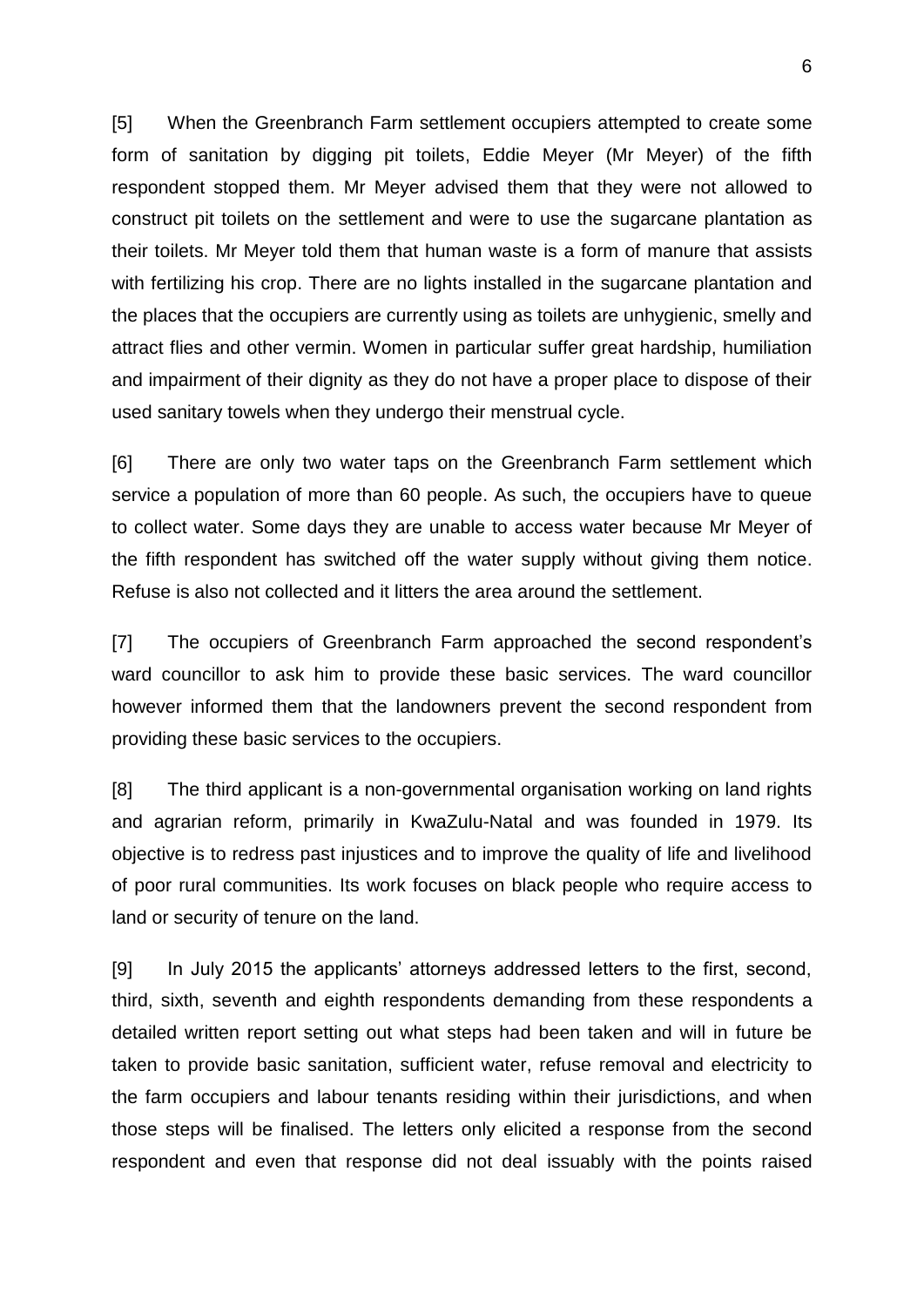therein. The applicants' attorneys sent a follow up letter to the second respondent dated 20 August 2015 which was not responded to.

[10] On 13 and 19 April 2016 the applicants' attorneys addressed further letters to the first and second respondents respectively demanding to know whether these two respondents accepted their obligation to:

- (a) provide the farm occupiers and labour tenants with sufficient water, basic sanitation and refuse removal services;
- (b) what plan, if any, these two respondents have to improve the farm occupiers and labour tenants' access to basic municipal services as they are obliged to do, and what steps they have taken and intend to take to implement that plan; and
- (c) in the absence of such steps or plans, to know why these two respondents have not taken steps or planned to take steps to provide them with basic municipal services.

[11] The letters further invited the two respondents to consult with the farm occupiers and labour tenants through their legal representatives in order to formulate a plan to:

- (a) provide emergency services to the farm occupiers and labour tenants; and
- (b) provide the farm occupiers and the labour tenants with the legally requisite access to municipal services.

[12] As was the case with the previous correspondence, these letters did not yield any response from the two respondents. There being no response to the letters, on 5 May 2017 the applicants brought this application against the respondents seeking relief consisting of two parts. In the first part the applicants seek declaration and mandamus in the following terms:

(a) declaring that the first, second and third respondents' ongoing and persistent failure to provide the farm occupiers and labour tenants who are residing within areas of their jurisdiction with access to basic sanitation, sufficient water and refuse collection, is inconsistent with the Constitution,<sup>2</sup> particularly ss 9, 10, 24, 27(1)*(b)*, 33, 152, 153, 193 and 237;

1

<sup>2</sup> Constitution of the Republic of South Africa, 1996.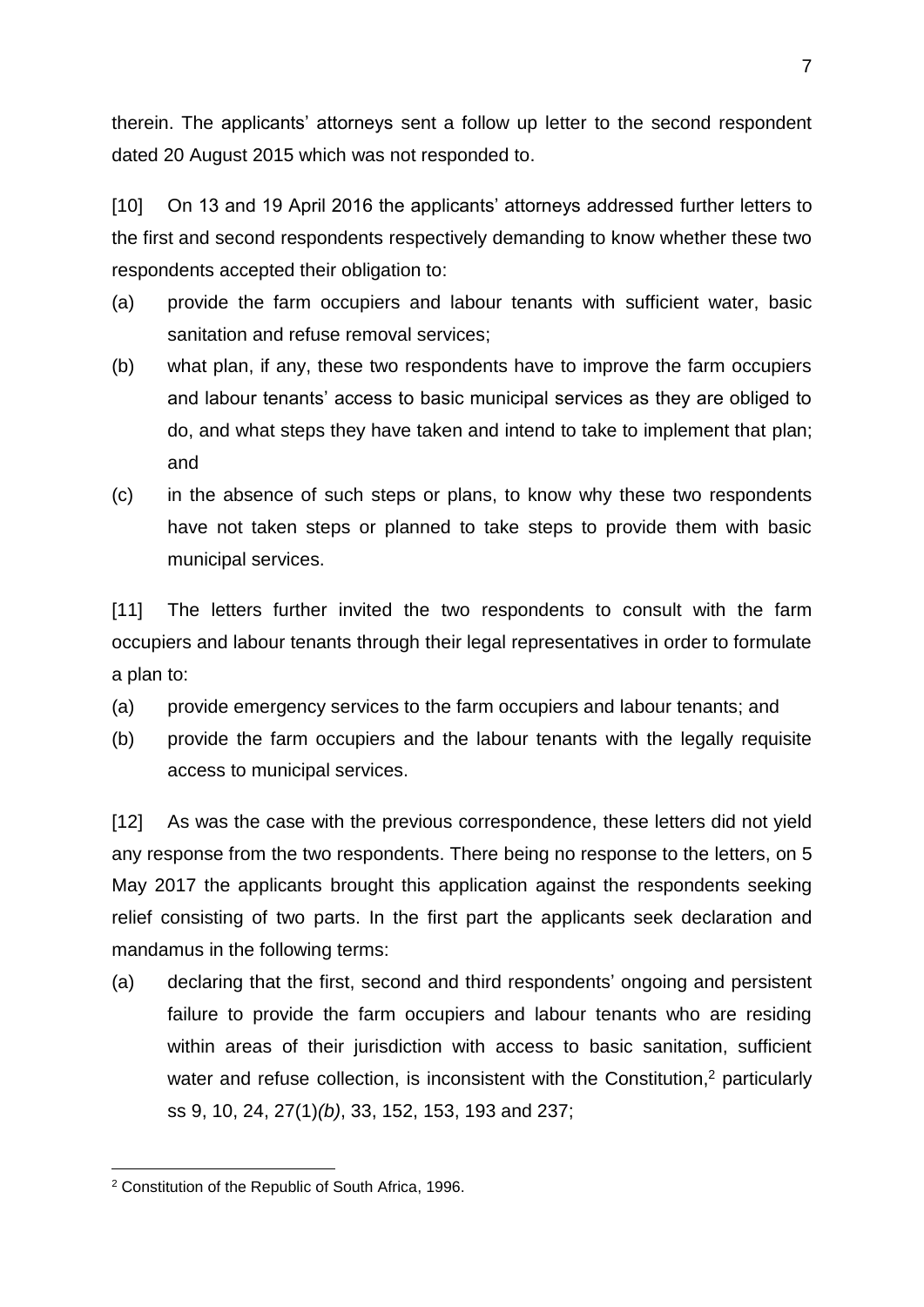- (b) directing the first, second and third respondents, forthwith, to comply with reg 3 of the Regulations relating to compulsory national standards and measures to conserve water, GN R509, *GG* 22355, 8 June 2001 (the Regulations) by installing a sufficient number of water user connections to supply a minimum quantity of potable water of 25 litres per person per day or 6 kilolitres per household per month to farm occupiers and labour tenants residing within areas of their jurisdiction, at a minimum flow rate of not less than 10 litres per minute, within 200 metres of the farm dwellers' households;
- (c) directing the first, second and third respondents to provide farm occupiers and labour tenants with access to basic sanitation by installing Ventilation Improved Pit (VIP) toilets per each household conforming to SANS 10365-1: 2003 specifications;
- (d) directing the first, second and third respondents to provide the farm occupiers and labour tenants with refuse collection services;
- (e) directing the first, second and third respondents to ensure that the farm occupiers and labour tenants have access to basic municipal services, more specifically water, sanitation and refuse removal; and
- (f) directing the first, second and third respondents to prioritise the rights of farm occupiers and labour tenants in their Integrated Development Plans (the IDPs).

[13] In the second part the applicants seek a structural relief directing the first, second and third respondents to deliver the reports (the reports) under oath and the plans (the plans) with this court, containing the following details:

- (a) identifying all the farm occupiers and labour tenants who are residing within the areas of their jurisdiction; and
- (b) stipulating whether such farm occupiers and labour tenants have access to the essential services forming the basis of this application. If answered in the affirmative, to provide the nature, quality and distance travelled to gain such access to those services. In the event of an answer in the negative, to indicate the period or duration such farm occupier or labour tenant has been without such essential municipal services.

The first, second and third respondents to further be directed to deliver monthly updates or progress reports and all interested parties to be provided with an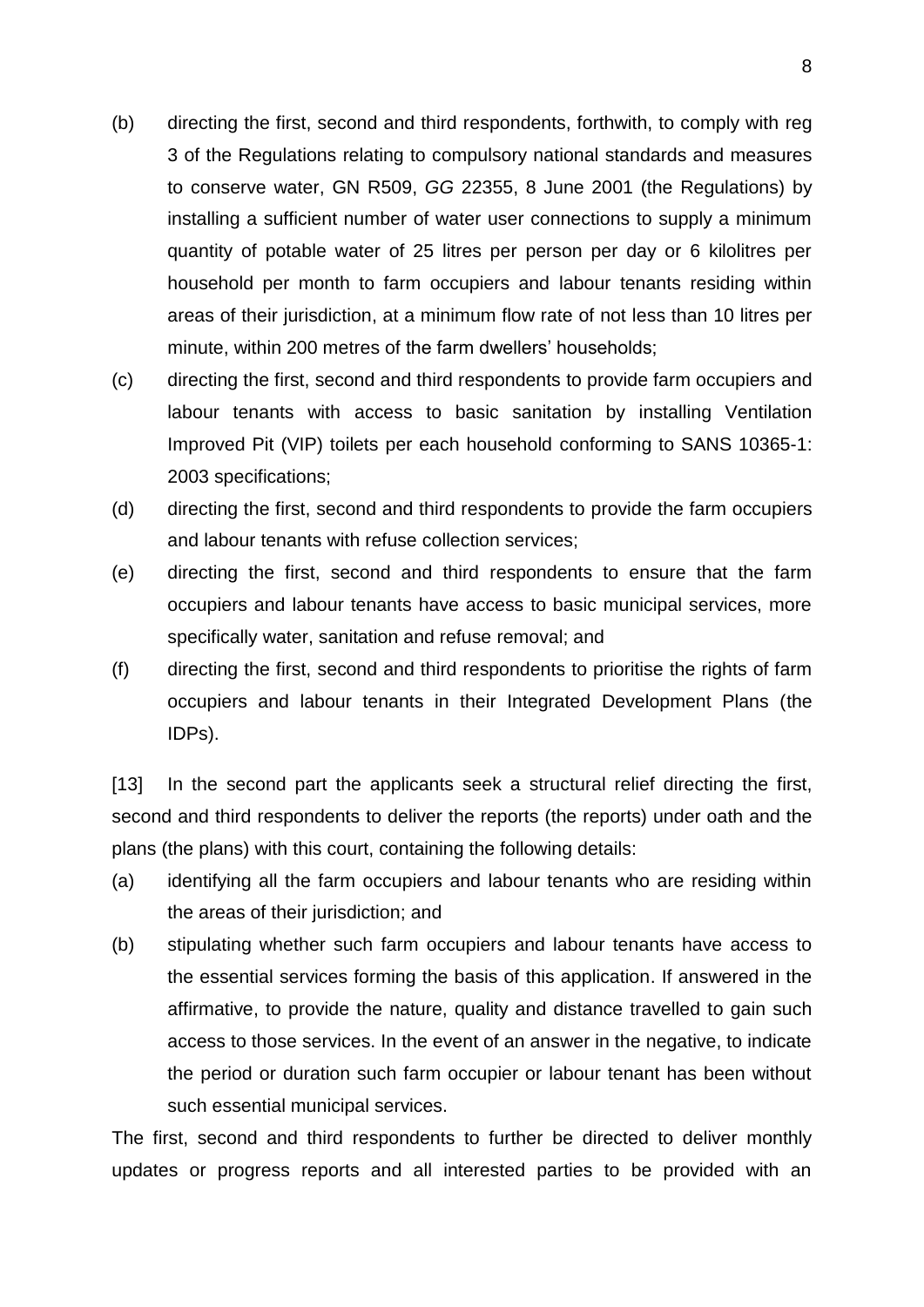opportunity to comment on the report. Lastly, calling upon this court to enrol this application for consideration and determination of the reports, plans and submissions made thereto.

[14] As an alternative to the main relief the applicants seek to review and set aside the first, second and third respondents':

- (a) arbitrary, irrational and unreasonable action of persistent failure to provide the farm occupiers and labour tenants who are residing within areas of their jurisdiction with access to basic sanitation, sufficient water and collection of refuse;
- (b) decision not to provide farm occupiers and labour tenants residing within the areas of their jurisdiction with access to sufficient water, sanitation and collection of refuse;
- (c) directing the first, second and third respondents to comply with reg 3 of the Regulations, s 27(1)*(b)* of the Constitution, s 3 of the Water Services Act 108 of 1997 (the WSA), s 4(2)*(d)* of the Local Government: Municipal Systems Act 32 of 2000 (the Systems Act); the White Paper on Water Supply and Sanitation Policy (white paper); and Free Basic Sanitation Implementation Strategy, by providing farm occupiers and labour tenants residing within the areas of their jurisdiction with access to sufficient water, sanitation and refuse collection; and
- (d) directing the first, second and third respondents to develop a plan for the provision of sufficient water, sanitation and refuse collection to farm occupiers and labour tenants residing within areas of their jurisdiction.

The first, second and third respondents shall engage meaningfully with the applicants and the farm owners residing within the areas of their jurisdiction in order to reach an agreement about the provision of access to sufficient water, sanitation and the collection of refuse to farm occupiers and labour tenants.

[15] No relief is sought against the fourth to eighth respondents. These respondents have been joined as parties to the litigation merely because of their interest in it. Instead the targets are the first to third respondents. Costs are only sought in the event of any of the fourth to eighth respondents opposing the application.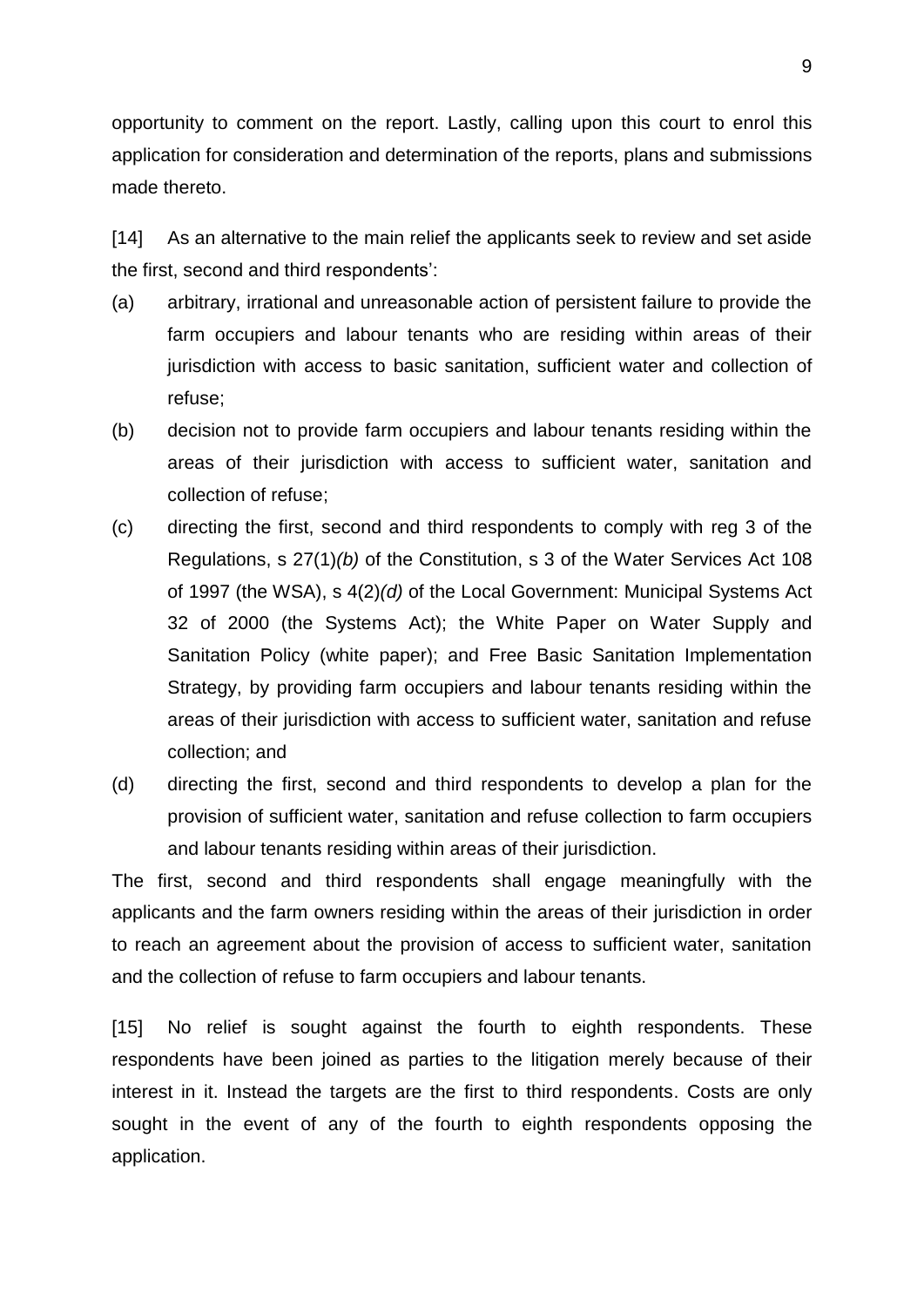#### **Applicants' claim**

[16] The applicants' claim is essentially based on s 27(1)*(b)* of the Constitution. The main thrust of their complaint is that farm occupiers and labour tenants, particularly those represented in the present application, do not have access to sufficient water, basic sanitation, refuse collection services and a clean environment in general on the farms where they reside. There is no formal sanitation nor sufficient water supply on the farms where they live. They also do not have decent toilets. Some farm occupiers and labour tenants have dug pit latrines next to their homes, but these makeshift toilets are smelly and attract flies and vermin. Others have to go to the nearest bush in order to relieve themselves. The surroundings of their homesteads are dirty with rubbish everywhere due to the absence of refuse collection services.

[17] The applicants contend that they and those farm occupiers and labour tenants within the jurisdictions of the first, second and third respondents possess the same rights as other residents of the respondents to have access to sufficient water, basic sanitation and refuse removal in terms of s 27 of the Constitution and the provisions of the WSA and the Regulations related thereto. The applicants contend that these three respondents have a constitutional obligation to take reasonable legislative and other measures progressively to realise the achievement of the rights within available resources.

- [18] The applicants have launched this application in the following capacities:
- (a) in their own interest;
- (b) as members of a class of farm occupiers and labour tenants who do not have access to basic services such as sufficient water, basic sanitation and refuse removal in areas where they reside;
- (c) on behalf of farm occupiers and labour tenants who do not have access to basic services such as sufficient water, basic sanitation and refuse collection in the areas where they reside who cannot act in their own names; and
- (d) in the public interest.

[19] The first and second respondents opposed the application. In its answering affidavit, the first respondent raised two points in limine, namely that the third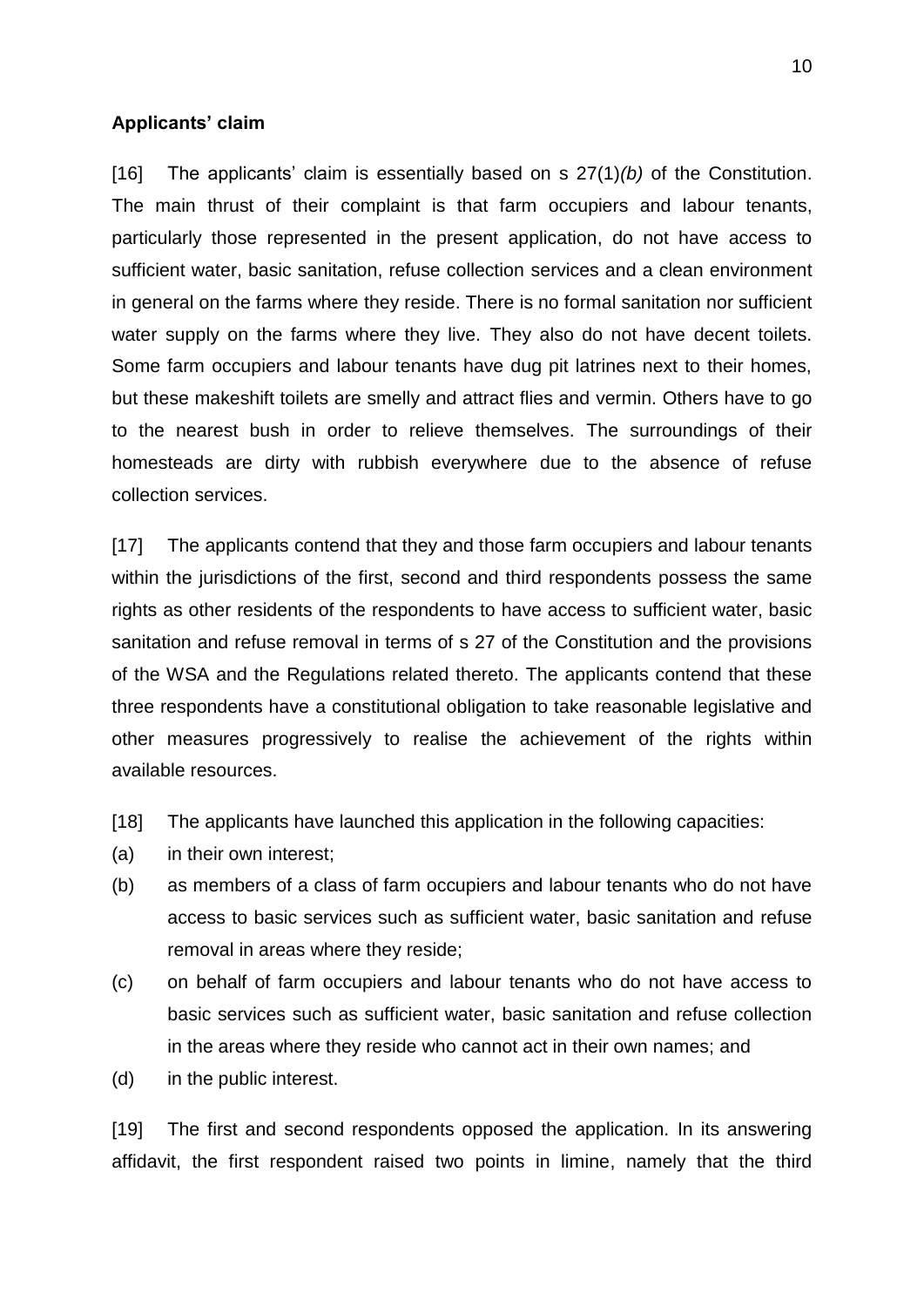applicant does not have locus standi to represent unidentified farm occupiers and labour tenants whose area of residence is not disclosed, and, that the third applicant was required to join all the landowners who have farm occupiers and labour tenants residing on farms within the first respondent's area of jurisdiction.

[20] I now turn to deal with these two points in limine in the sequence in which they were raised.

## **Certification**

[21] The first respondent contends that the case advanced by the third applicant on behalf of the farm occupiers and labour tenants is on all fours with a class action suit. In casu the third applicant should have approached the court for a certification of the class action before bringing this application. Mr *Pillay SC* on behalf of the first respondent submitted that the unnamed class/farm occupiers and labour tenants which the third applicant purports to represent obtain contractual rights with the landowners of the property on which they live and their claims will of necessity impact upon the contractual relationship with the landowners. He submitted that the interests of justice in this instance require that the current claims be certified by the high court to determine the following:

- (a) the existence of that class which is identifiable by objective criteria;
- (b) a cause of action raising a triable issue;
- (c) that the right to relief depends on the determination of issues of fact, or law, or both, common to all members of the class;
- (d) that the relief sought flows from the cause of action and is capable of determination;
- (e) that the proposed representation is suitable to the conduct of the action and to represent the class; and
- (f) whether a class action is the most appropriate in the circumstances.

[22] Not so, argued Mr *Ngcukaitobi* on behalf of the applicants. He argued that the applicants have made it clear in the founding affidavit that they are bringing this application in their capacities as foreshadowed in para 18 above. He submitted that the third applicant seeks, amongst others, to enforce rights entrenched in the Bill of Rights against the three respondents who are organs of State in the public interest. He correctly submitted that the requirement relating to the certification of class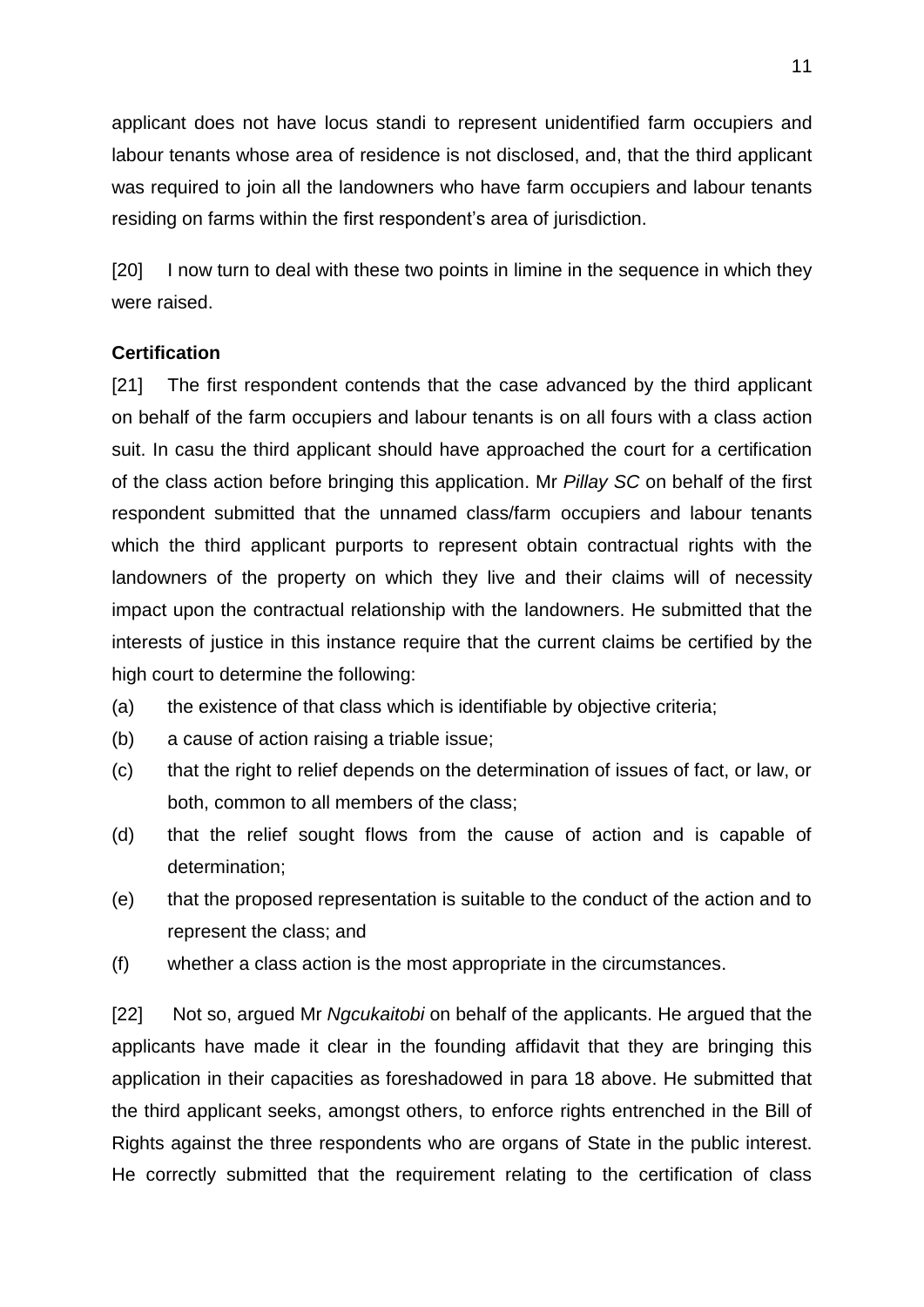actions does not apply to matters wherein members of a class seek to enforce rights entrenched in the Bill of Rights against the State, and, that the contention that all cases brought in terms of s 38*(c)* of the Constitution require certification by the high court is misplaced.

[23] Section 38 of the Constitution states:

'Anyone listed in this section has the right to approach a competent court, alleging that a right in the Bill of Rights has been infringed or threatened, and the court may grant appropriate relief, including a declaration of rights.'

Section 38*(c)* provides that 'anyone acting as a member of, or in the interest of, a group or class of persons' may approach a court.

[24] In *Lawyers for Human Rights & another v Minister of Home Affairs & another*<sup>3</sup> the Constitutional Court observed that 'section 38 introduces far-reaching changes to our approach to standing which takes account of, among other things, the vulnerability of the people previously disadvantaged by apartheid, their socioeconomic plight and a concomitant desire to correct the wrongs perpetrated against them over a long period of time'. In *Giant Concerts CC v Rinaldo Investments (Pty)*  Ltd & others<sup>4</sup> the Constitutional Court held that 'it is important to emphasise that the broad ambit of constitutional standing must be preserved even for own-interest challenges'. The Constitutional Court further stated that this approach was necessary:

'. . ."to facilitate the protection of the Constitution" because: "constitutional litigation is of particular importance in our country where we have a large number of people who have had scant educational opportunities and who may not be aware of their rights".<sup>15</sup> (Footnotes omitted.)

[25] As was observed by the Constitutional Court in *Mukaddam v Pioneer Foods (Pty) Ltd & others*: 6

'Class actions in those circumstances are regulated by s 38 which confers, as of right, the authority to institute a class action on certain persons, defined in the section. Moreover,

1

<sup>3</sup> *Lawyers for Human Rights & another v Minister of Home Affairs & another* 2004 (4) SA 125 (CC) para 74.

<sup>4</sup> *Giant Concerts CC v Rinaldo Investments (Pty) Ltd & others* 2013 (3) BCLR 251 (CC) para 47.

<sup>5</sup> Ibid para 39. See also *Kruger v President of Republic of South Africa & others* 2009 (1) SA 417 (CC) para 23.

<sup>6</sup> *Mukaddam v Pioneer Foods (Pty) Ltd & others* 2013 (5) SA 89 (CC) para 40.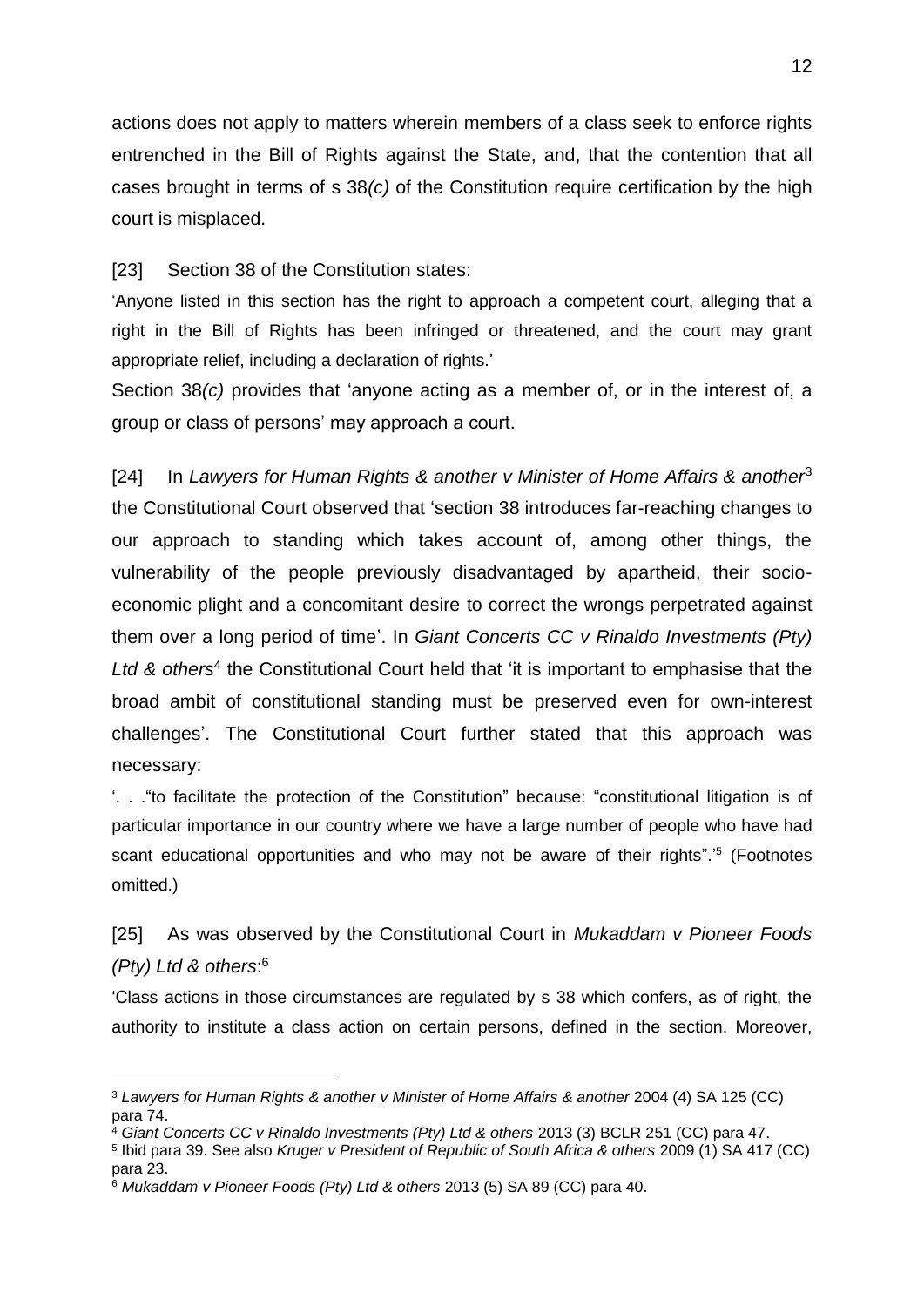claims for enforcing rights in the Bill of Rights may even be brought in the wider public interest without certification.'

[26] It is common cause that this case concerns an enforcement of the rights in the Bill of Rights against the organs of State for ordinary constitutional claims brought on behalf of a class in terms of s 38*(c)*. In the circumstances, certification proceedings are not necessary.

## **Non-joinder**

[27] Under this point in limine the first respondent asserts the following: the installation of VIP toilets, water supply infrastructure and refuse removal will require an interference with the landowners' property and will result in a consequential increase in rates and taxes for the landowners. There are at present about 127 working farms within its jurisdiction which house the farm occupiers and labour tenants and most of these farms have existing water and sanitation facilities including boreholes and piped water systems. In addition to these farms, there are some 139 pieces of vacant land which have been zoned agricultural land but which do not appear to be actively farmed but which may however house informal housing. Mr *Pillay* submitted that the persons who reside on the farm land do so either with the consent of the landowner or in terms of some other right in law. He submitted that on these basis, the landowners of the affected farms ought to have been joined in this application.

[28] To counter this argument Mr *Ngcukaitobi* submitted that at this stage no farm owner will be required to take any immediate action as a result of the order, nor will the order authorise the three respondents to immediately enter the private land to provide water or sanitation services.

[29] Further, the right to demand joinder is limited to specified categories of parties who have a direct and substantial interest in an order that is sought in the proceedings if the order would directly affect such a person's rights or interest. In the present context the question is whether the individual landowners within the jurisdiction of the first respondent can be said to have "a direct and substantial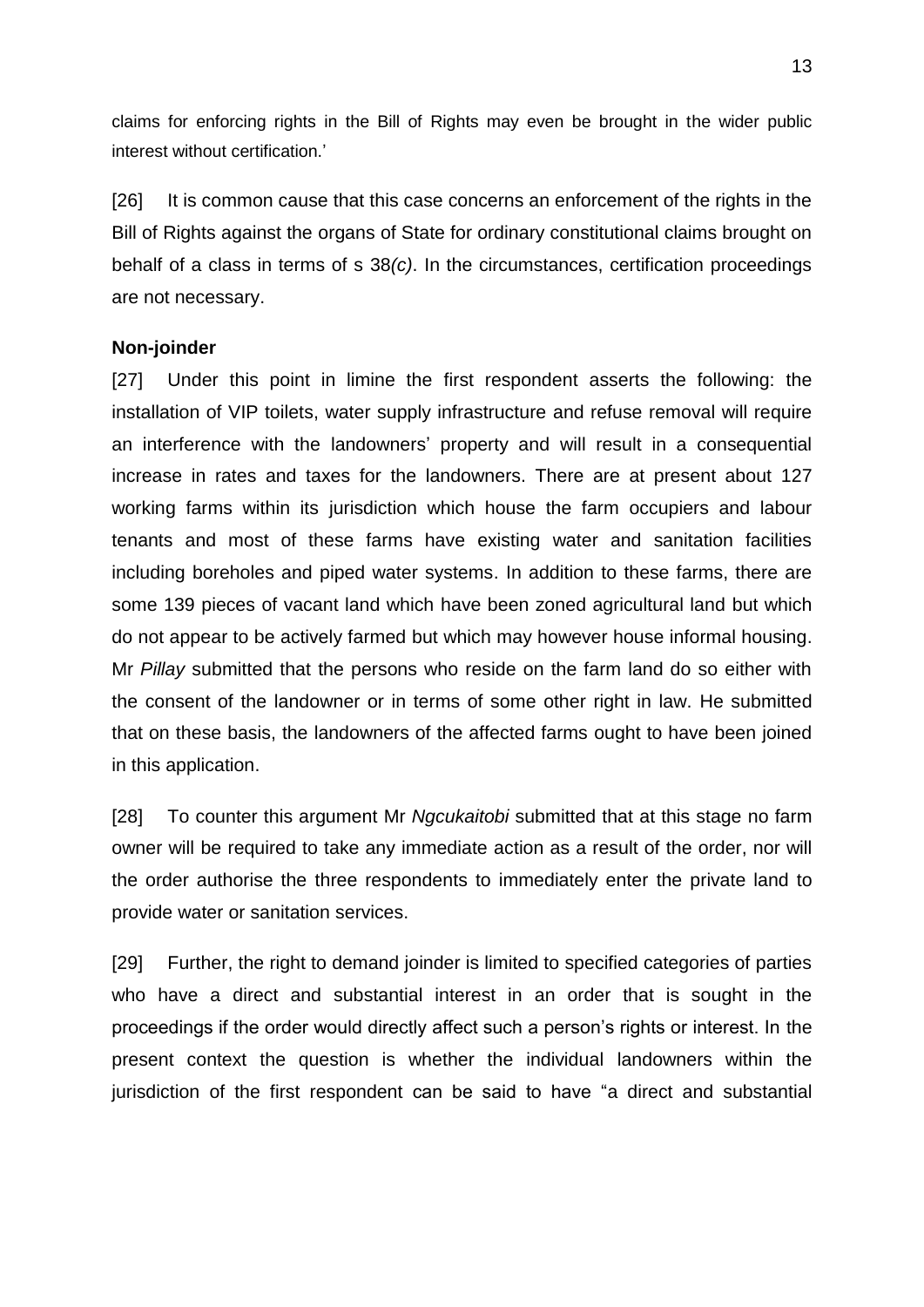interest" in the outcome of the proceedings? In *Judicial Service Commission &*  another v Cape Bar Council & another<sup>7</sup> the Supreme Court of Appeal held:

'It has now become settled law that the joinder of a party is only required as a matter of necessity – as opposed to a matter of convenience – if that party has a direct and substantial interest which may be affected prejudicially by the judgment of the court in the proceedings concerned. . . .'

The mere fact that a party may have an interest in the outcome of the litigation, so says the Supreme Court of Appeal, does not warrant a non-joinder plea.

# [30] As concisely held in *Mukaddam*: 8

'Proceedings against the state assume a public character which necessarily widens the reach of orders issued to cover persons who were not privy to a particular litigation.' (Footnote omitted.)

[31] Whilst accepting that at some point the first respondent may have to enter the private land to provide water and sanitation infrastructure, the remedy will require the first respondent to develop a reasonable plan. Obviously the implementation of that plan will require engagement with the farm owners about how to provide services. In the result I find that that is not the type of interest that requires individual landowners to be joined to the application presently.

[32] Having carefully considered the two points in limine, I am persuaded to conclude that these points in limine are without substance.

## **The first respondent's case**

[33] The first respondent recognises the important role it plays in fostering the right to have access to sufficient water as enshrined in s 27 of the Constitution. It asserts that it has committed to long standing objective policies and strategic plans to provide such services as would facilitate access to water to its residents. It applied for and was designated by the eighth respondent as the water services authority under the WSA to perform the functions and to exercise the powers referred to in s 84(1)*(b)* of the Local Government: Municipal Structures Act 117 of 1998. In order to

<u>.</u>

<sup>7</sup> *Judicial Service Commission & another v Cape Bar Council & another* 2013 (1) SA 170 (SCA) para 12.

<sup>8</sup> Ibid footnote 6.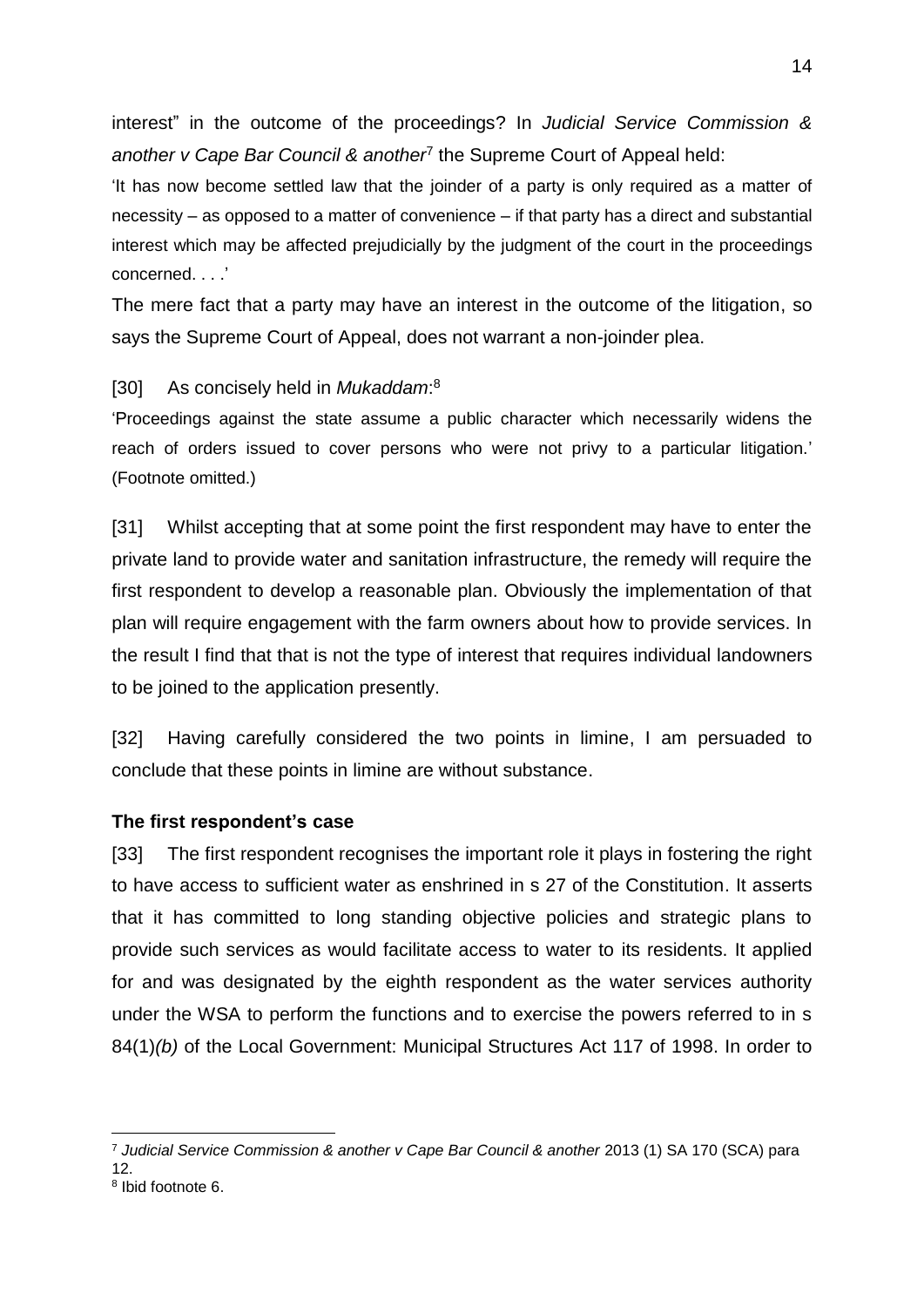perform its duties as a water services authority, the first respondent has passed water services by-laws which have been adopted in terms of s 21 of the WSA.

[34] By reference to the 2011 census, the first respondent has a total population in excess of 618 536 consisting of 163 993 households. Of those, more than 48 per cent have access to piped water inside their dwelling. The first respondent regards this as a significant increase from the 2001 census when 38 per cent of households had pipes inside their dwellings. The first respondent states that 51.6 per cent of these households have connected flush toilets and 53.2 per cent are serviced by weekly refuse removal. According to the first respondent the 2011 census indicated that only 3.9 per cent of all households within the first respondent's area of jurisdiction have no access to piped (tap) water and of these only 3.9 percent of households are between 200 to 1000 metres from piped (tap) water.

[35] It asserts that these numbers would have decreased since 2011 in line with the first respondent's Water Services Development Plan (the WSDP), a strategy devised under the WSA to implement water services development within the region. It has developed the WSDP in accordance with its IDP objectives and is undertaking in large-scale basic water supply projects for each of its 37 wards which include new water and sanitation projects and the rehabilitation of existing water and sanitation infrastructure. The budgets have been approved for these projects and these projects once fulfilled, will bring water and sanitation to all its residents. It states that the consumers within its jurisdiction, in particular those that are indigent, are entitled to a free basic water supply in a predetermined amount but contends that water over and above a predetermined amount when consumed is to be paid for.

[36] The farm occupiers and labour tenants reside on private land. As a result, it will not be permissible for the first respondent to provide farm occupiers and labour tenants with sufficient water, basic sanitation and refuse removal services without the consent of the private landowners. It does not have sufficient resources to provide all farm occupiers and labour tenants with access to sufficient water, basic sanitation and collection. The first respondent complained about the cost of piping water over the private land and contends that if the order that the applicants are seeking is granted, it will interfere with the doctrine of separation of powers.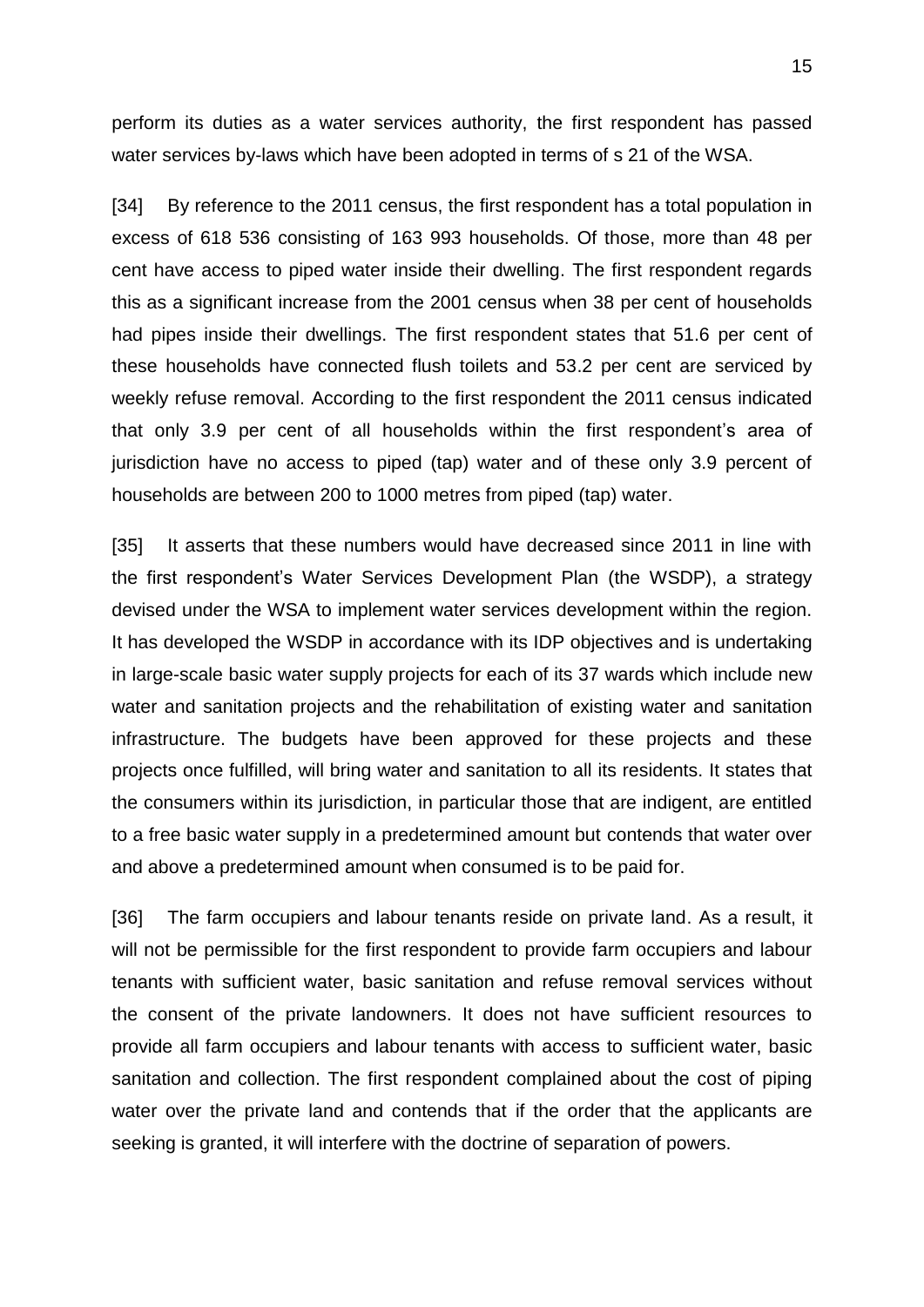#### **The second respondent's case**

[37] The second respondent contends that the third respondent is the water services authority which has the power to provide bulk water and sanitation services to the affected communities in its area of jurisdiction, which coincides with the area of jurisdiction of the third respondent. Section 41*(f)* of the Constitution prevents it from assuming any power or function other than those entrusted to it by the Constitution. Whilst the second respondent accepts its responsibility for refuse removal within its area of jurisdiction, it asserts that it currently does not provide this service to landowners. It says that this is informed by the arrangement it has with the landowners in terms of which the landowners pay a lower value of rates than urban dwellers and receive a lower level of service. The landowners dispose of solid waste either on their farms or drop it off at pick up points designated by the second respondent. It asserts that it does not have financial resources to assist the landowners by going out to each farm collecting the solid waste. According to the second respondent the farm occupiers and labour tenants did not raise concerns regarding the refuse removal services from the settlement so that it could be prioritised in the IDP. The second respondent undertakes to attend to the refuse removal needs of the farm occupiers and labour tenants provided that the affected farm occupiers and labour tenants first report these needs to it for inclusion in the IDP.

[38] As an alternative, the second respondent suggests that the affected farm occupiers and labour tenants can approach the landowners and ask them to deposit their solid waste together with that of the landowners. The applicants have not alleged that they have approached the landowners in this regard. The second respondent asserts that the second applicant and others in her situation have a right each year to make submissions to the second respondent in terms of the latter's IDP. In terms of chapters 4 and 5 of the Systems Act, the second respondent has a duty to provide for public participation in its processes, including its IDP. Neither the second nor third applicants aver in their founding affidavit that the second respondent has failed to act in accordance with the provisions of the Systems Act. The second applicant has not made any representations to the second respondent in respect of the provision of refuse removal services. Neither the second applicant nor anyone else living under the same conditions within its jurisdiction has claimed that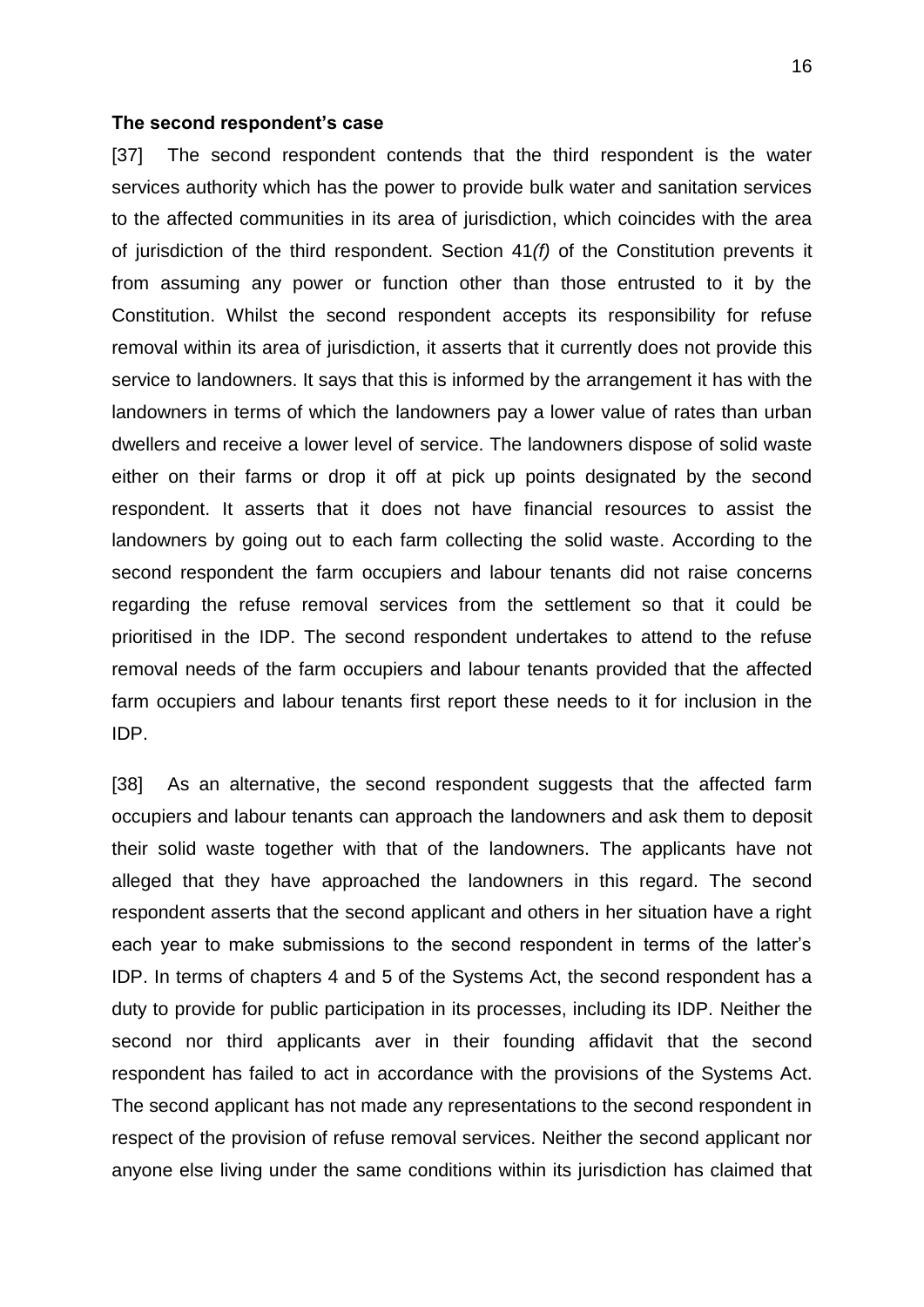they have approached the ward councillor with the complaint related to refuse removal services.

#### **Legislative framework**

[39] Having recorded the defence(s) advanced by the first and second respondents, it becomes necessary to determine what resources the farm occupiers and labour tenants are entitled to, and the State's obligations in terms of providing these resources in relation to the Constitution, the WSA and the Systems Act.

[40] The Constitution, as part of its long-term project to transform South Africa from a segregated, unequal society to a society founded on human dignity, equality and human rights and freedoms, includes justiciable socio-economic rights.<sup>9</sup> These rights entitle persons to certain material conditions that are necessary for human survival and individual self-actualisation. As stated above, the applicants base their claim on s 27(1)*(b)* of the Constitution which provides that everyone has the right to have access to sufficient food and water. They contend that the aforesaid rights further find expression in the provisions of the WSA. The right to have access to sufficient water in s 27(1)*(b)* is limited by s 27(2) which requires the State to 'take reasonable legislative and other measures, within its available resources, to achieve the progressive realisation of each of these rights'.

[41] Amongst the objects of local government listed in s 152(1)*(b)* of the Constitution is 'to ensure the provision of services to communities in a sustainable manner'. Section 153(a) provides that '[a] municipality must structure and manage its administration and budgeting and planning processes to give priority to the basic needs of the community, and to promote the social and economic development of the community'.

[42] Section 155(7) gives the national government, subject to s 44 of the Constitution, the legislative and executive authority to ensure effective performance by municipalities of their functions in respect of matters listed in schedules 4 and 5 of the Constitution. Schedule 4 Part B of the Constitution lists water and sanitation services limited to potable water supply systems and domestic waste-water and

1

<sup>9</sup> See ss 1, 26, 27, 28(1)*(c)*, 29 and 35(2)*(e)* of the Constitution.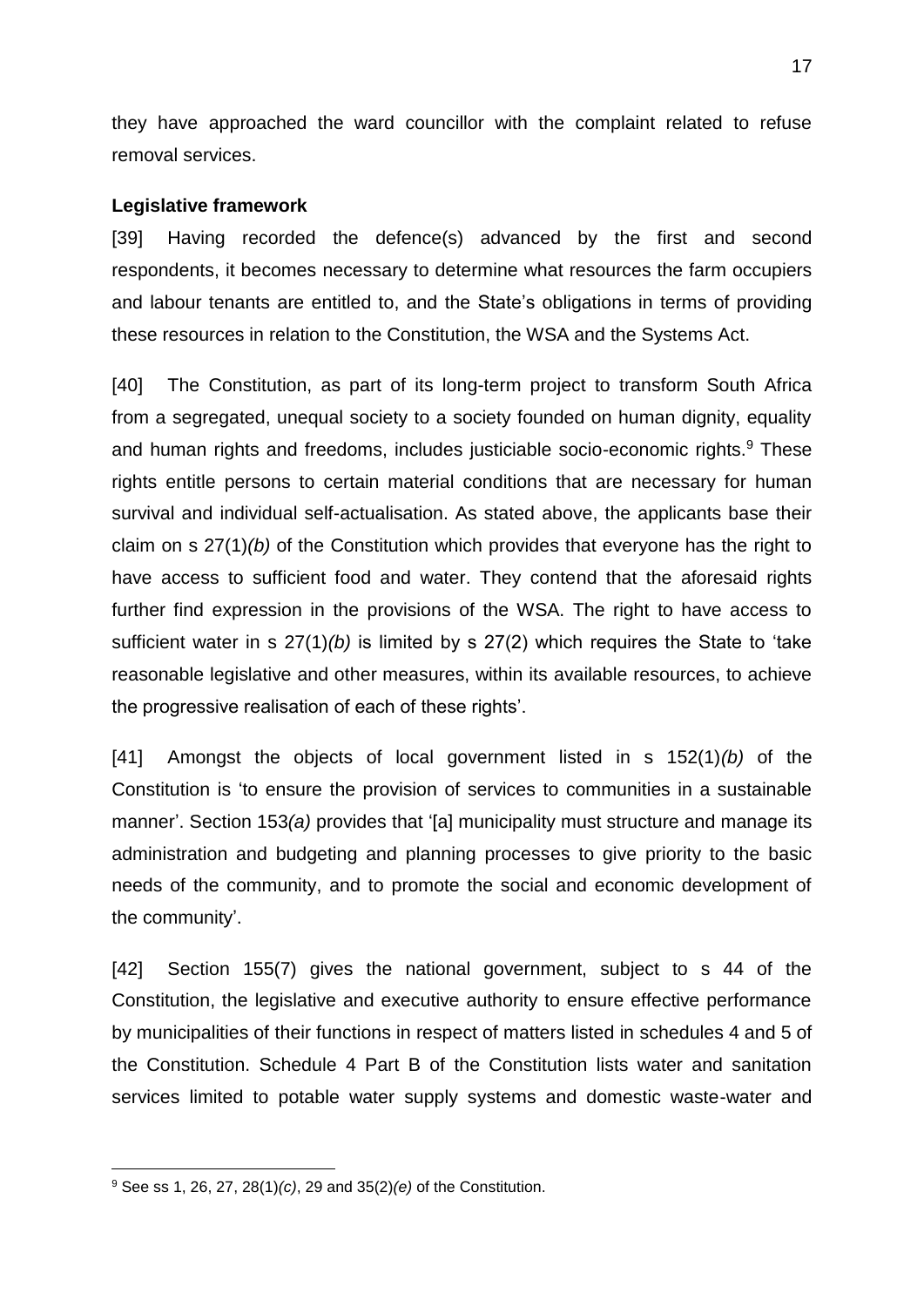sewage disposal systems as one of the municipal functions that are subject to national government's legislative and executive authority.

[43] The sixth respondent, the Minister of Water and Sanitation (the Minister), is the authority entrusted in terms of s 155(7) of the Constitution with the authority to ensure that municipalities effectively perform the functions listed in schedules 4 and 5 of the Constitution, in particular, functions in respect of water services. The Minister plays an active role as the custodian of the country's water resources and as an overall policy maker and regulator. To this end, the Minister oversees the activities of all water sector institutions, is responsible for national resource planning and allocation, licenses water uses, and ultimately manages water resources infrastructure. The WSA was promulgated to give content to the Minister's executive authority contemplated in s 155(7) of the Constitution. The WSA provides a detailed account of the legislative and executive authority of the Minister to regulate the entire water value chain.

[44] The main objects of the WSA are to provide for inter alia:

- (a) rights of access to basic water supply and the right to basic sanitation necessary to secure sufficient water and an environment not harmful to human health or wellbeing;
- (b) the setting of national standards and norms and standards in respect of water services;
- (c) the preparation and adoption of water services development plans by water services authorities;
- (d) a regulatory framework for water services institutions and water services intermediaries;
- (e) the establishment and disestablishment of water boards and water services committees and their duties and powers;
- (f) the monitoring of water services and intervention by the Minister or by the relevant Province; and
- (g) financial assistance to water services institutions.

[45] There is interplay between s 27(1)*(b)* and (2) of the Constitution and s 3 of the WSA. Section 3 provides:

'**Right of access to basic water supply and basic sanitation**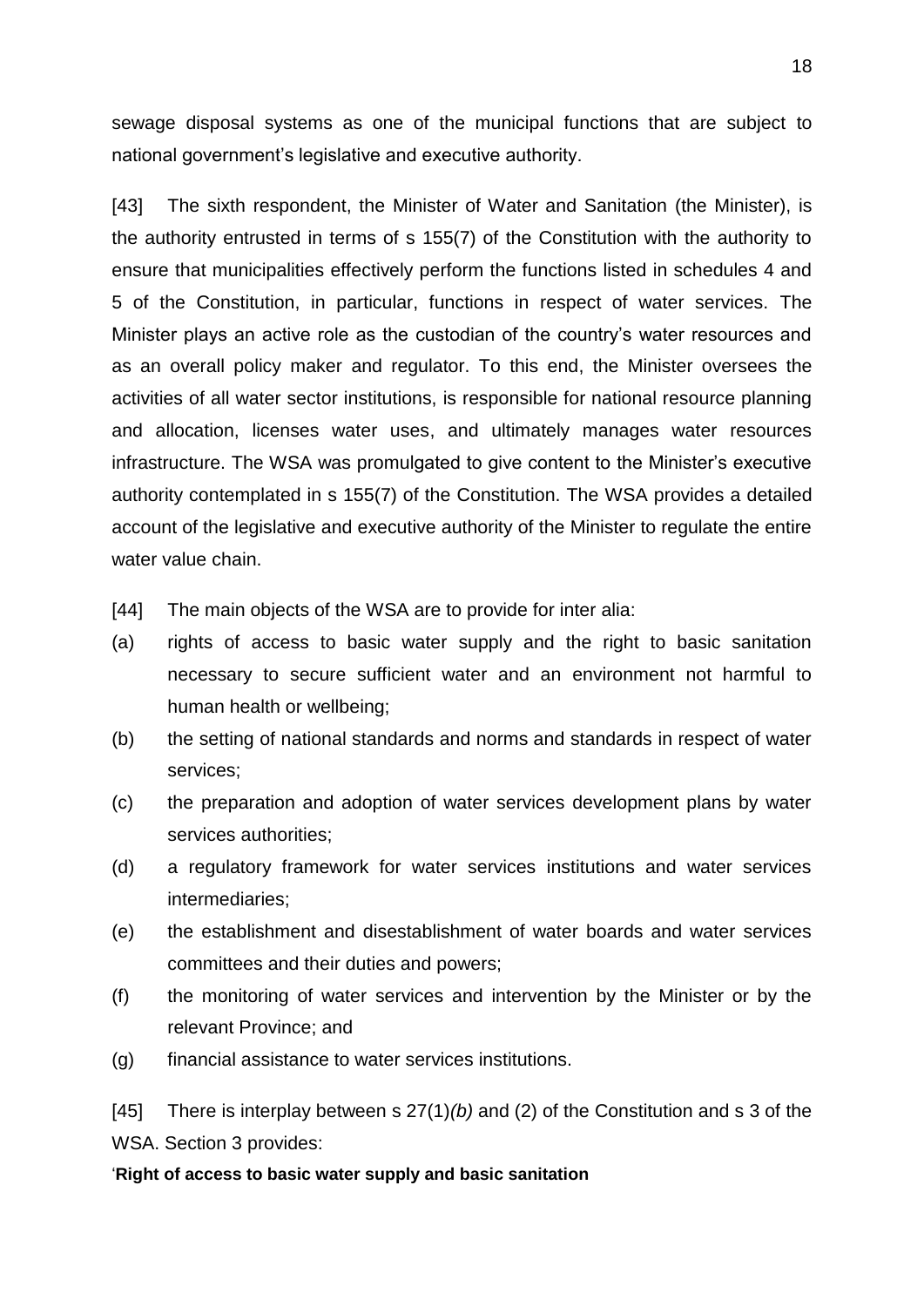(1) Everyone has a right of access to basic water supply and basic sanitation.

(2) Every water services institution must take reasonable measures to realise these rights.

(3) Every water services authority must, in its water services development plan, provide for measures to realise these rights.

(4) The rights mentioned in this section are subject to the limitations contained in this Act.'

[46] A water services authority<sup>10</sup> is defined to mean 'any municipality, including a district or rural council as defined in the Local Government Transition Act, 1993 (Act 209 of 1993), responsible for ensuring access to water services'. Basic sanitation<sup>11</sup> is defined to mean 'the prescribed minimum standard of services necessary for the safe, hygienic and adequate collection, removal, disposal or purification of human excreta, domestic waste-water and sewage from households, including informal households'. Basic water supply<sup>12</sup> is defined to mean 'the prescribed minimum standard of water supply services necessary for the reliable supply of a sufficient quantity and quality of water to households, including informal households, to support life and personal hygiene'.

[47] Section 9(1)*(a)* of the WSA empowers the Minister to prescribe compulsory national standards for the provision of water services. On 8 June 2001 the Minister published in terms of this section Regulations relating to compulsory national standards and measures to convene water.<sup>13</sup> Regulation 2 provides that '[t]he minimum standard for basic sanitation service is (a) the provision of appropriate health and hygiene education; and (b) a toilet which is safe, reliable, environmentally sound, easy to keep clean, provides privacy and protection against the weather, well ventilated, keeps smells to a minimum and prevents the entry and exit of flies and other disease-carrying pests'. In reg 3(b) the Minister determined the minimum standard for basic water supply services as:

'a minimum quantity of potable water of 25 litres per person per day or 6 kilolitres per household per month -

- (i) at a minimum flow rate of not less than 10 litres per minute;
- (ii) within 200 metres of a household; and

<u>.</u>

<sup>10</sup> Section 1 of Water Services Act 108 of 1997.

 $11$  Ibid.

 $12$  Ibid.

<sup>&</sup>lt;sup>13</sup> Regulations relating to compulsory national standards and measures to conserve water, GN R509, *GG* 22355, 8 June 2001.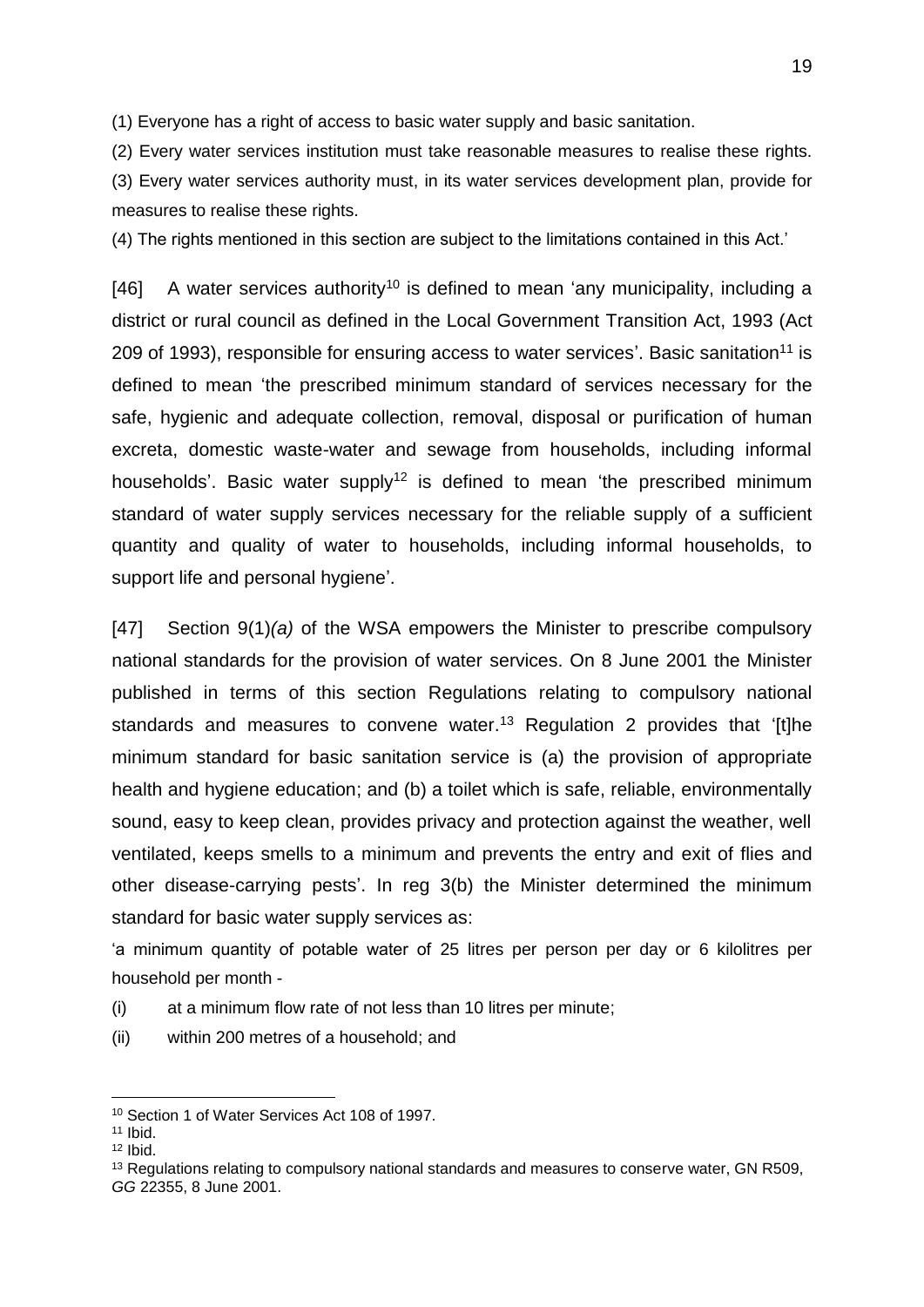(iii) with an effectiveness such that no consumer is without a supply for more than seven full days in any year.'

[48] Section 11(1) of the WSA provides that '[e]very water services authority has a duty to all consumers or potential consumers in its area of jurisdiction to progressively ensure efficient, affordable, economical and sustainable access to water services'. Section 11(2) lists the factors to which an authority's duty is subject to, namely:

- '*(a)* the availability of resources;
- *(b)* the need for an equitable allocation of resources to all consumers and potential consumers within the authority's area of jurisdiction;
- *(c)* the need to regulate access to water services in an equitable way;
- *(d)* the duty of consumers to pay reasonable charges, which must be in accordance with any prescribed norms and standards for tariffs for water services;
- *(e)* the duty to conserve water resources;
- *(f)* the nature, topography, zoning and situation of the land in question; and
- *(g)* the right of the relevant water services authority to limit or discontinue the provision of water services if there is a failure to comply with reasonable conditions set for the provision of such services.'
- [49] In terms of s 11(3), (4), (5):

'(3) In ensuring access to water services, a water services authority must take into account, among other factors-

*(a)* alternative ways of providing access to water services;

- *(b)* the need for regional efficiency;
- *(c)* the need to achieve benefit of scale;
- . . .

*(f)* the availability of resources from neighbouring water services authorities.

(4) A water services authority may not unreasonably refuse or fail to give access to water services to a consumer or potential consumer in its area of jurisdiction.

(5) In emergency situations a water services authority must take reasonable steps to provide basic water supply and basic sanitation services to any person within its area of jurisdiction and may do so at the cost of that authority.'

[50] Section 12(1)*(a)* and *(b)* requires those municipalities designated as water service authorities to develop water service development plans (WSDPs) which must form part of the IDP required under the Systems Act. Section 13 sets out in some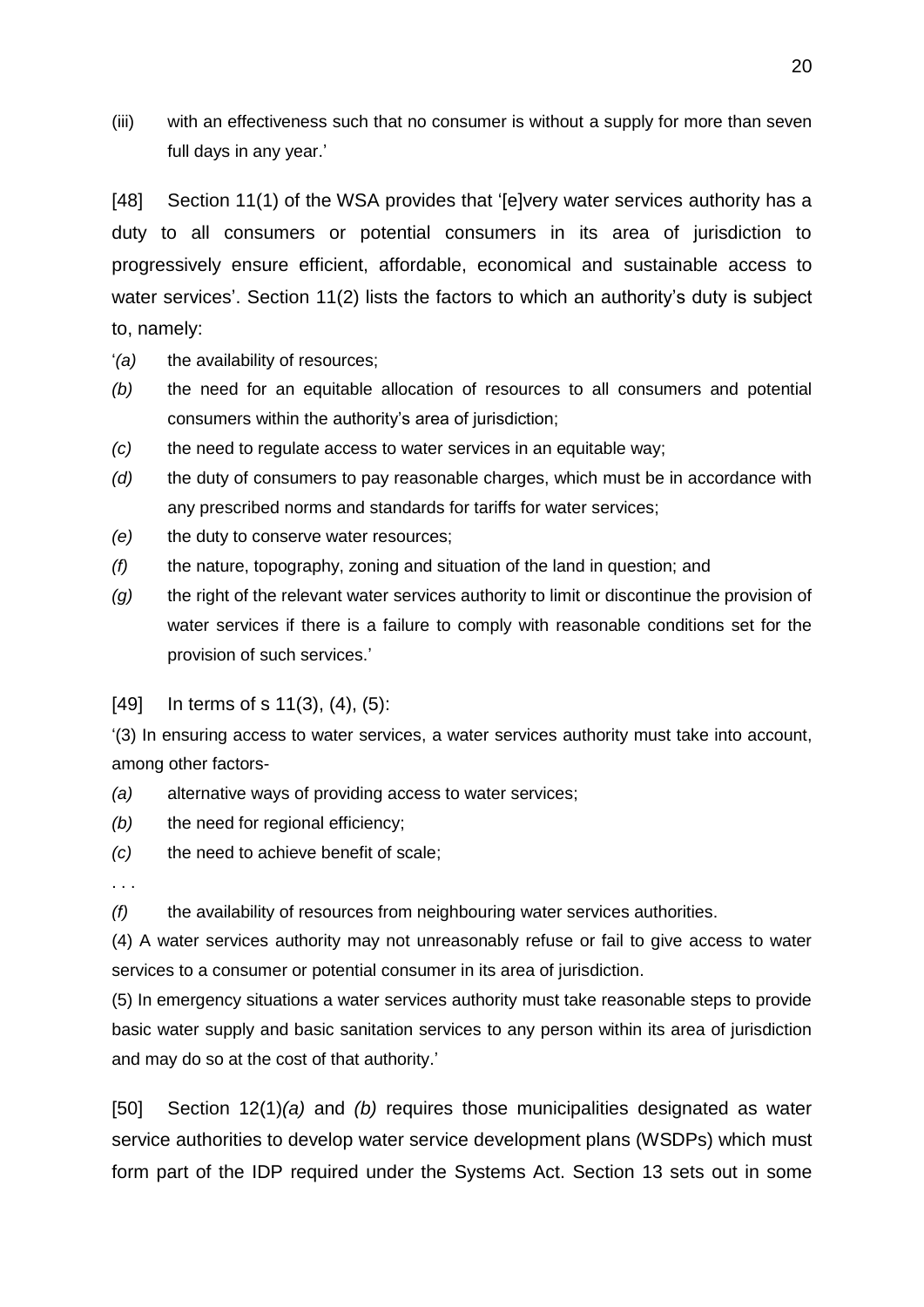detail what a WSDP must contain. Section 14 requires the authority to take reasonable steps to bring its draft WSDP to the notice of its consumers, potential consumers, industrial users and water services institutions within its area of jurisdiction and to invite comments thereon to be submitted within a reasonable time. Section 15(1) of the WSA requires a water services authority to adopt a water services development plan.

[51] Section 4(2)*(c)* and *(e)* of the Systems Act require a municipal council to involve, engage and consult with members of a local community. In s 5(1), the Systems Act expressly guarantees communities the correlative right to meaningful engagement, involvement and communication. Section 4(2)*(j)* of the Systems Act provides that the municipality has a duty to 'contribute, together with other organs of state, to the progressive realisation of the fundamental rights contained in sections 24, 25, 26, 27 and 29 of the Constitution'. Section 4(2)*(f)* provides that the municipality has a duty to 'give members of the local community equitable access to the municipal services to which they are entitled'. Section 4(2)*(d)* provides that the municipality has a duty to 'strive to ensure that municipal services are provided to the local community in a financially and environmentally sustainable manner'. In essence, the duty imposed by the Systems Act mirrors the duty imposed on the State by the Constitution and the WSA.

[52] Section 73(1) of the Systems Act provides that '[a] municipality must give effect to the provisions of the Constitution and *(a)* give priority to the basic needs of the local community' and '*(c)* ensure that all members of the local community have access to at least the minimum level of basic municipal services'. Section 1 of the Systems Act defines basic municipal services as 'a municipal service that is necessary to ensure an acceptable and reasonable quality of life and, if not provided, would endanger public health or safety or the environment'. Consequently, municipalities have a constitutional obligation to focus on the provision of these basic services and may not prioritise other services at the expense of basic services.

[53] Section 6(2)*(e)*-*(f)* of the Extension of Security of Tenure Act 62 of 1997 (the ESTA) grants occupiers the right 'not to be denied or deprived of access to water' and the right 'not to be denied or deprived of access to educational or health services'. It makes it untenable for a landowner to prevent the municipality from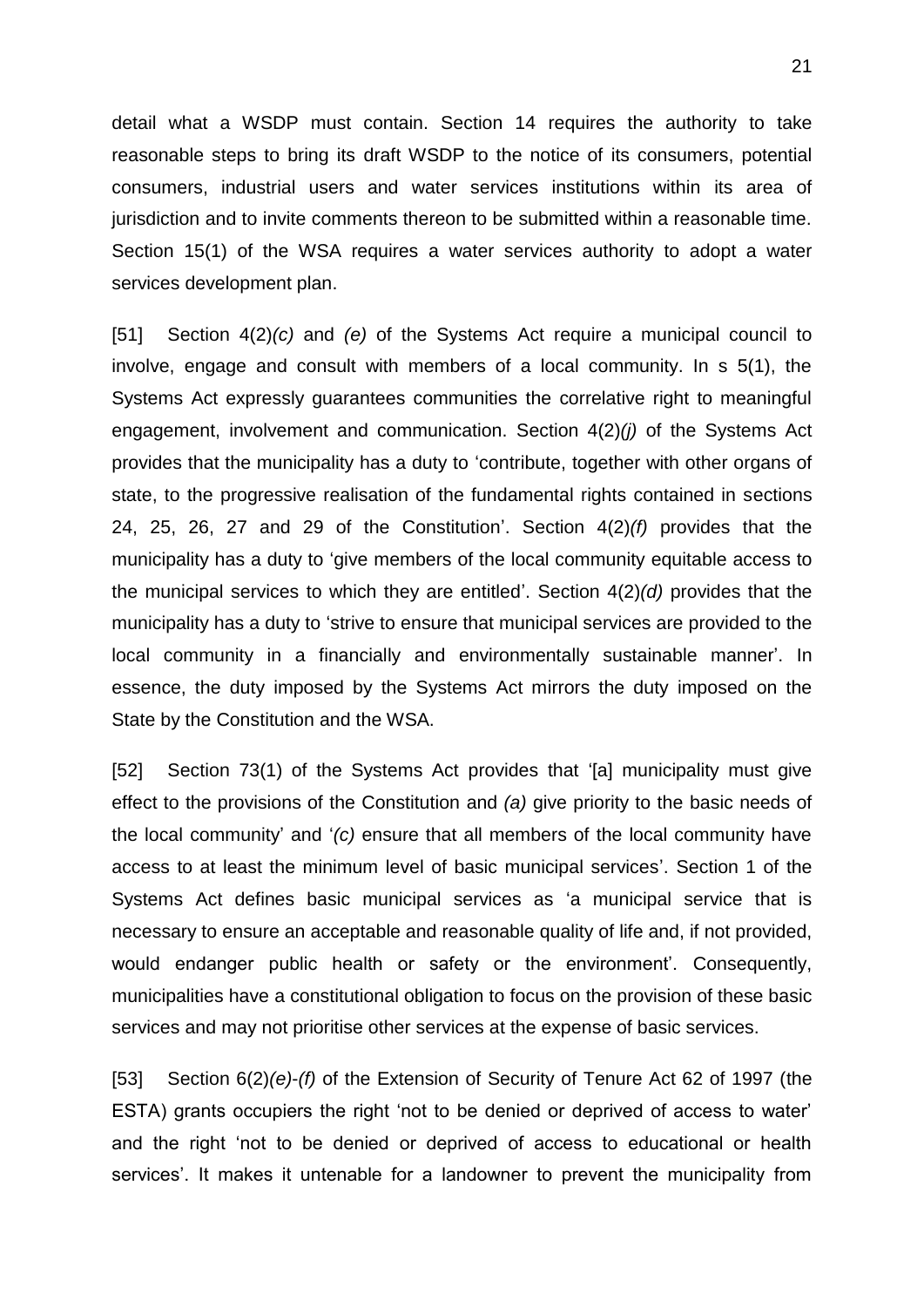taking steps to provide water, sanitation or refuse collection on their property and obliges the landowners to act reasonably in reaching agreements with the municipality regarding the provisions of services.

[54] Section 26 of the Systems Act states that IDPs must reflect inter alia 'an assessment of the existing level of development in the municipality, which must include an identification of communities which do not have access to basic municipal services<sup>'14</sup> and 'the council's development priorities and objectives for its elected term, including its local economic development aims and its internal transformation needs'. 15

[55] It is not disputed by the two opposing respondents that many farm occupiers and labour tenants, including the first and second applicants and their communities, do not currently have access to water, sanitation or refuse collection. It is further not disputed by the two opposing respondents that providing water and sanitation to the farm occupiers and labour tenants poses particular difficulties. In the Free Basic Sanitation Implementation Strategy, the Department of Water Affairs and Forestry pointed out that farm occupiers 'are often marginalised and excluded from the mainstream service delivery support from local authorities'.<sup>16</sup> In light of this the applicants are demanding a specific approach or a plan as to how the first, second and third respondents would, within available resources, reasonably and progressively provide water, sanitation and refuse removal to farm occupiers and labour tenants.

[56] In *Minister of Health & others v Treatment Action Campaign & others (No 2)*<sup>17</sup> the Constitutional Court defined the obligations arising from ss 26 and 27 of the Constitution in the following terms:

'We therefore conclude that s 27(1) of the Constitution does not give rise to a self-standing and independent positive right enforceable irrespective of the considerations mentioned in s 27(2). Sections 27(1) and 27(2) must be read together as defining the scope of the positive rights that everyone has and the corresponding obligations on the State to "respect, protect,

<sup>&</sup>lt;u>.</u> <sup>14</sup> Section 26*(b).*

<sup>15</sup> Section 26*(c).*

<sup>16</sup> Free Basic Sanitation Implementation Strategy (2008) at 57 para 19.1.

<sup>17</sup> *Minister of Health & others v Treatment Action Campaign & others (No 2)* 2002 (5) SA 721 (CC) para 39.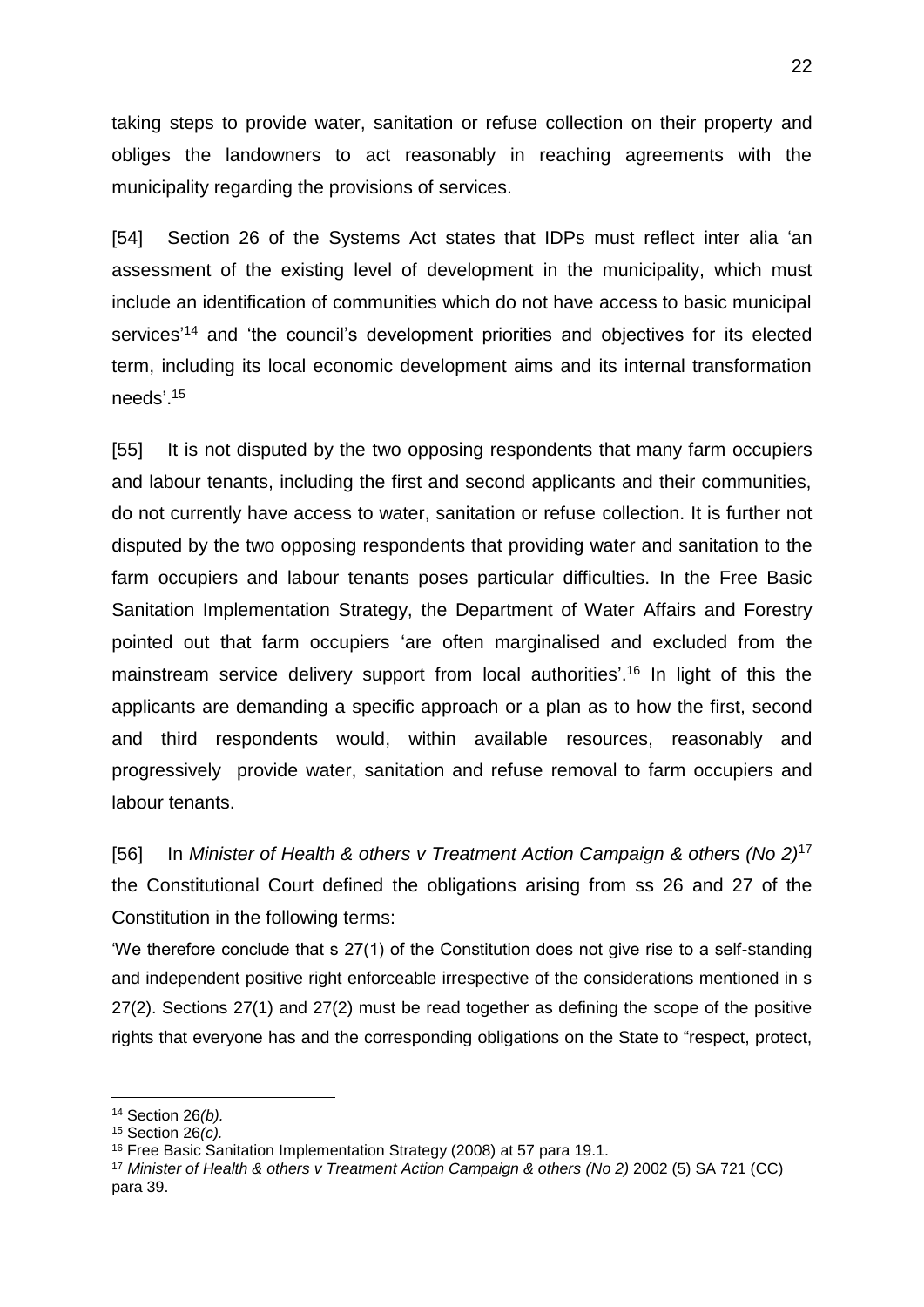promote and fulfil" such rights. The rights conferred by ss 26(1) and 27(1) are to have "access" to the services that the State is obliged to provide in terms of ss 26 (2) and 27(2).'

[57] It is common cause that the first, second and third respondents do not have plans which specifically address the issues raised by the farm occupiers and labour tenants in this application. Instead, the first respondent has general policy and legislative documents dealing with the provision of water and sanitation, and does not have a plan that focuses on farm occupiers and labour tenants. As already stated, the second respondent's contention is that because it is not a water service authority it has no plan and has taken no action at all. With regard to refuse removal, the two opposing respondents acknowledge their obligation, but seek to blame farm dwellers and the labour tenants for not coming up with a plan.

[58] Mr *Pillay* sought to overcome the problem by submitting that the first respondent's IDP recognises as strategic priority the provision of water and sanitation for all neighbourhoods, communities and centres of business and reflect the executive responsibilities which fall outside the powers of the courts. He submitted that the IDP, the policies and procedures, confirm a reasonable enactment of the first respondent's obligations under the WSA and s 27 of the Constitution and that those households which are only able to access water through taps located a distance from their home are given priority under the IDP. He submitted that the applications for the provisions of these services are fast tracked when received to ensure the first respondent's compliance with its positive obligation.

[59] He submitted that the first respondent has specifically identified the need to provide water and sanitation to peri-urban and rural communities and that the first respondent's tariff document provides for reduced charges for indigent persons/households. He submitted that the first respondent has promulgated the municipal by-laws which form an important component of the first respondent's plan to implement access to water in order to give effect to that obligation. He further submitted that since the applicants have not challenged the current IDP plan and the strategies which flow from that plan, this matter cannot be determined by the court because the constitutionality of the IDP plan is not at issue in this application.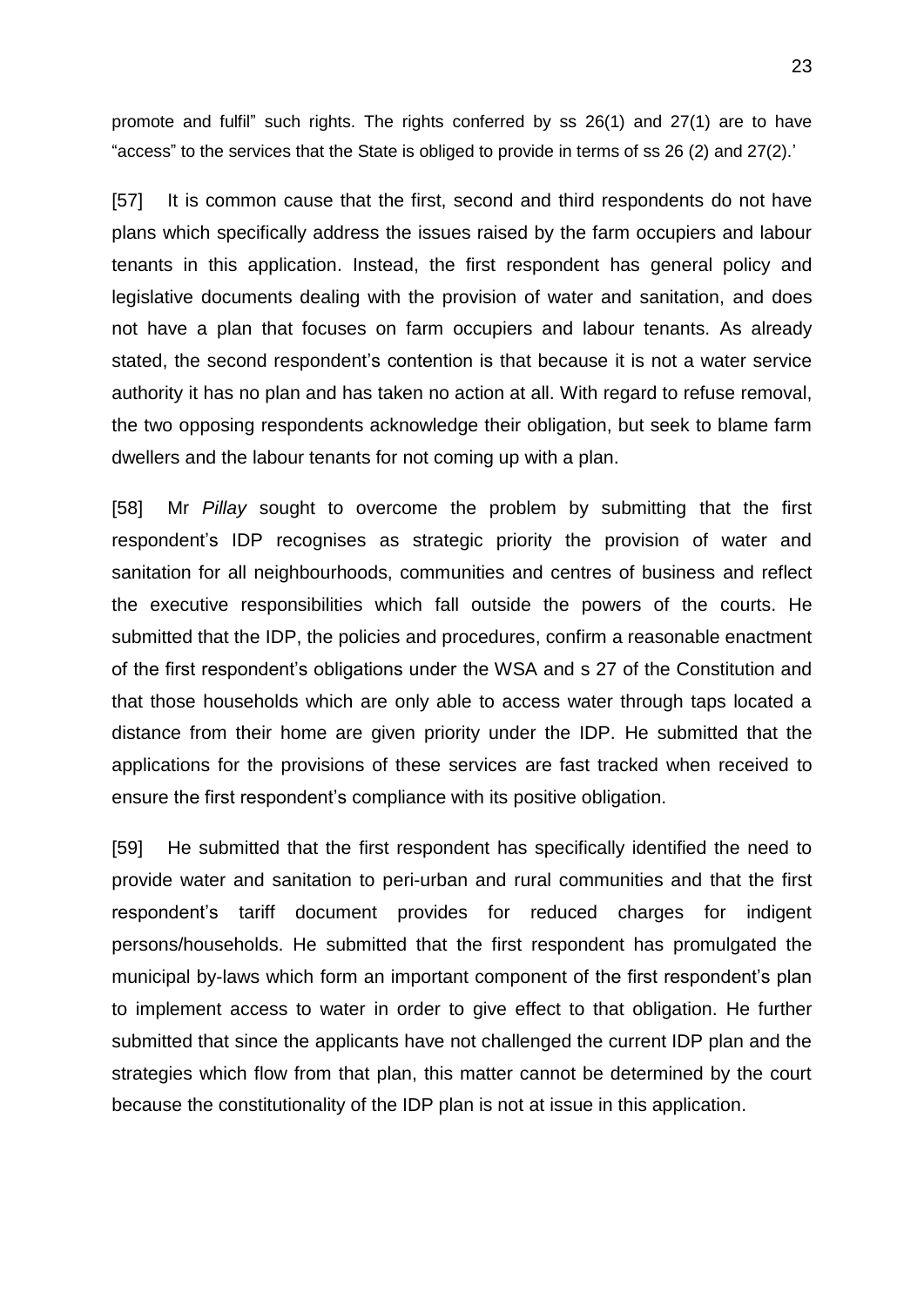[60] Mr *Pillay* also submitted that under the first respondent's by-laws, the landowner is obliged to make an application for the connection of water services. The first respondent cannot enter private property to install a connection. He further submitted to the court that the farm occupiers' and labour tenants' rights under the ESTA and the Land Reform (Labour Tenants) Act 3 of 1996 (the LTA) lie against the landowners not the first respondent because the occupiers derive their rights of occupation primarily from contract with the landowners or through some other right in law. He submitted that the legislature must have recognised this, that an occupier would derive his right of access to water from a bundle of rights under the WSA and the ESTA. In his view, Mr *Pillay* found it peculiar to suggest that the occupiers cannot assert their rights of access to water against the landowners from whom they derive rights of occupation.

[61] Mr *Pillay* submitted that a landowner who is liable to provide the basic requirements of occupation to the occupier under the ESTA and the LTA may intend to provide access to water through a source other than a water supply system which would mean that the general provisions of the by-laws apply. He submitted that in that instance, it would be inconceivable that the farm occupiers and labour tenants can insist on the provision of water through a water supply system from the respondents where their contractual relationship with the landowner permits the supply of water from a borehole or other such domestic source, because that would be interfering in the contractual relationships without notice.

[62] As stated, the first respondent is the water services authority and as such the obligation to provide water and sanitation for farm occupiers and labour tenants rests on it, not on the landowners. The landowners have no direct statutory obligation to provide such services unless contracted to do so by the water services authority in terms of s 19 of the WSA. Even in instances where landowners are to provide water services to another in terms of a contract, s 26(3) of the WSA authorises the water services authority, if the intermediary fails to perform its obligations in terms of the agreement to 'take over the relevant functions of the water services intermediary'.

[63] The Free Basic Sanitation Implementation Strategy expressly provides that the final obligation to provide sanitation services remains with the water services authority. It follows that the first respondent has a duty to ensure the landowners or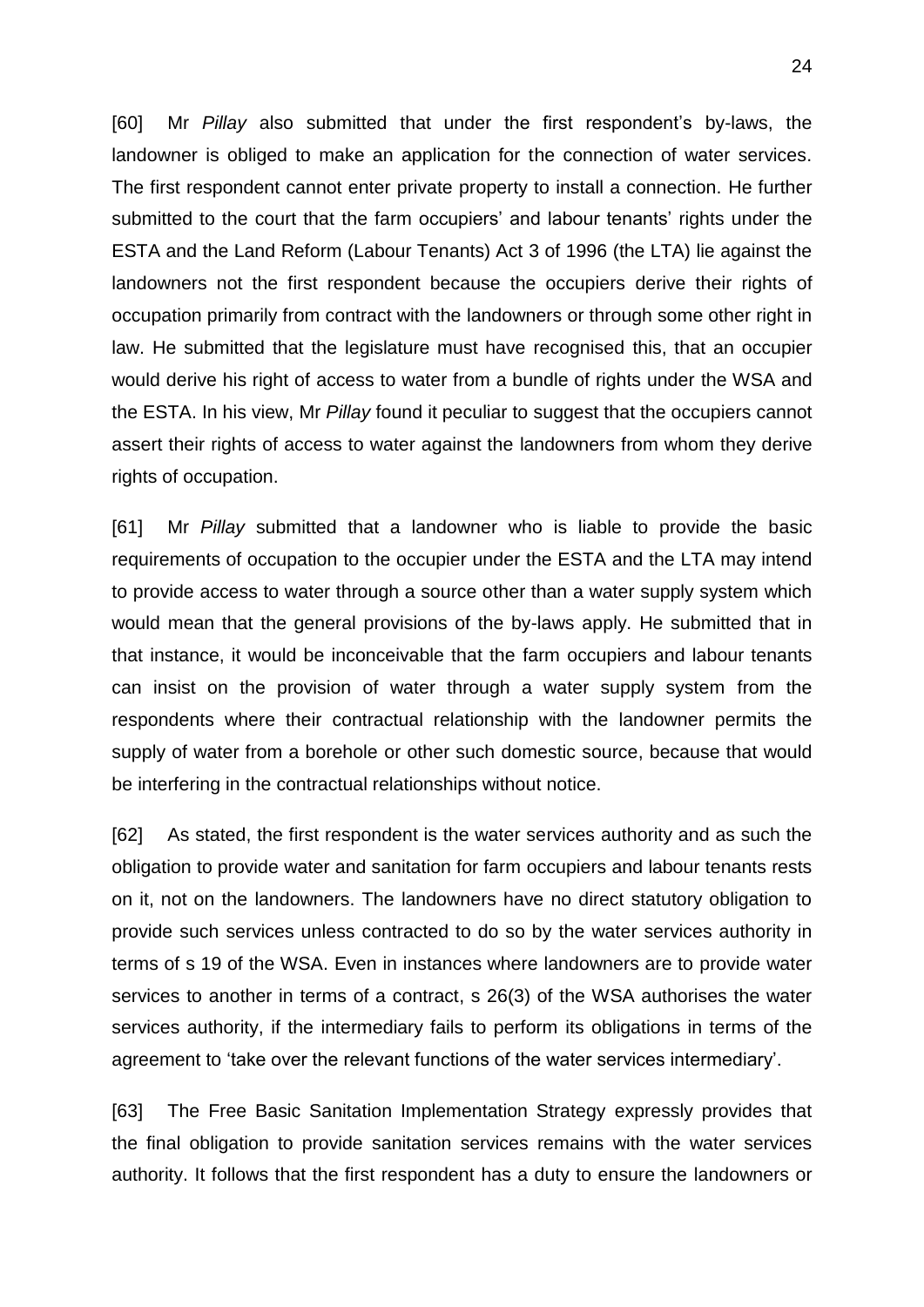other intermediaries provide access to a basic level of sanitation service to those living legally on their land. In some instances the first respondent may have to fulfil that obligation through the landowners by engaging with them to reach the agreement for these services on their land, but what the first respondent cannot do is shift that obligation to the landowners by requiring the landowners to make applications. Accepting that a landowner has a secondary obligation under ss 8 and 27 of the Constitution and the WSA, a landowner cannot unreasonably deny the municipality access to his farm in order to install necessary infrastructure to ensure the provision of the services.

[64] It is common cause that the first respondent has not approached either the fourth respondent or the landowners to obtain their co-operation or consent for the installation of water and sanitation services in an attempt to fulfil its constitutional and statutory obligation. As stated, in terms of s 6(2)*(e)* and *(f)* of the ESTA, the occupier shall have the right 'not to be denied or deprived of access to water', and 'not to be denied or deprived of access to educational or health services'. It seems clear to me that the first respondent must take reasonable steps to meet its obligations to all its residents and that the landowner has an obligation to co-operate.

[65] Mr *Moodley* on behalf of the second respondent, persisted in the second respondent's contention that it is not a water services authority and has no power to provide bulk water and sanitation to the affected communities within its area of jurisdiction. It seems to me that this contention overlooks the provisions of s 73(1)*(c)* of the Systems Act which obliges the second respondent to give effect to the provisions of the Constitution and to ensure that all members of the local community have access to at least the minimum level of basic municipal services. It follows therefore that the second respondent cannot absolve itself from its responsibilities by simply contending that it is not the water services authority. It seems to me that both the second and third respondents have a responsibility to give effect to the provisions of the Constitution in this regard.

#### **Subsidiary**

[66] The first respondent contends that the applicants in this instance have sought to rely on the Constitution without regard to municipal by-laws. The first respondent contends that, save for the applicants making a bold statement that they challenge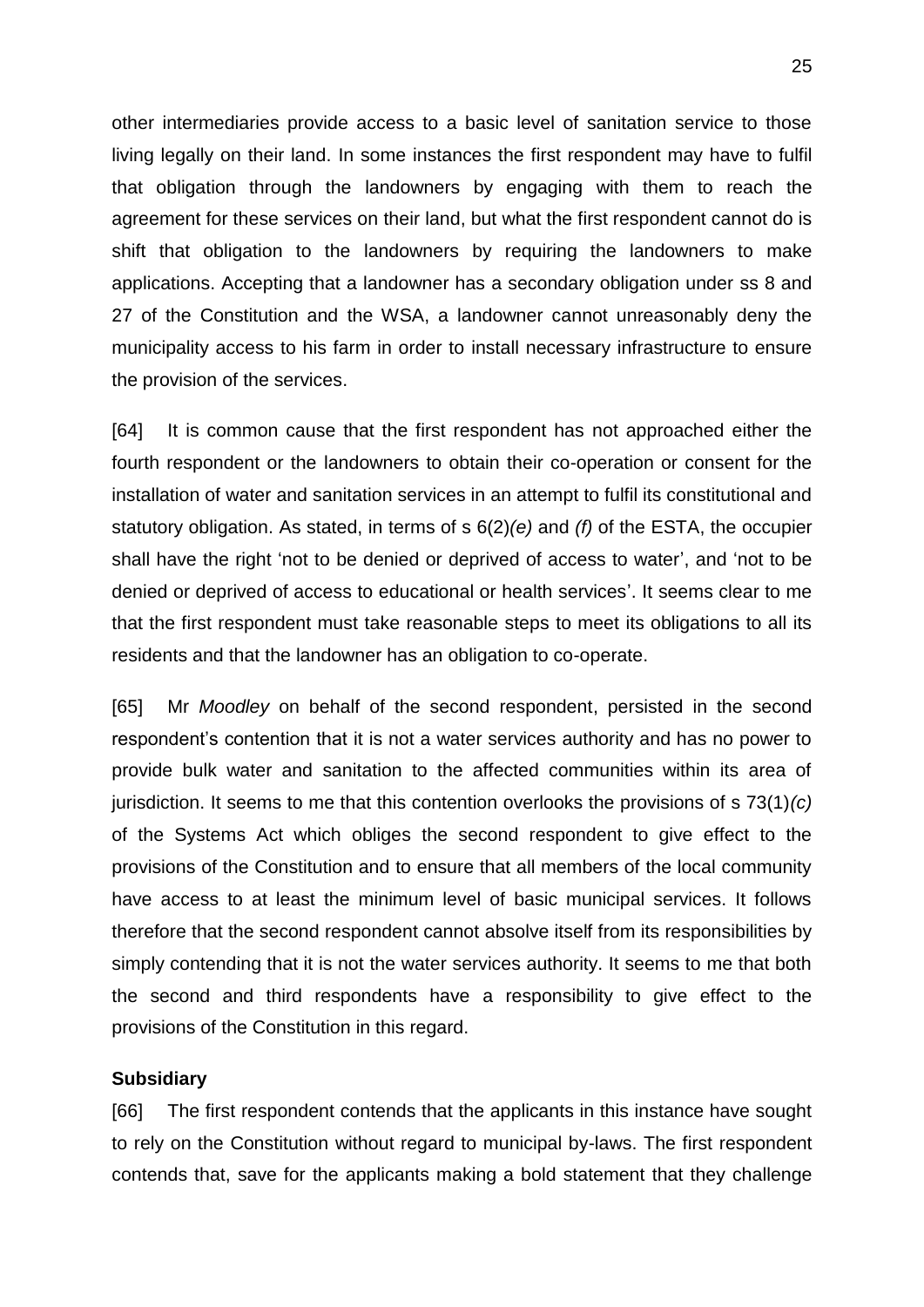the municipal by-laws, the applicants do not make out a case for that challenge. The first respondent contends further that the applicants do not even mention the municipal by-laws in the notice of motion. Citing *Mazibuko & others v City of Johannesburg & others*, <sup>18</sup> Mr *Pillay* submitted that where legislation has been enacted to give effect to a right, a litigant should rely on that legislation in order to give effect to the right or alternatively challenge the legislation as being inconsistent with the Constitution. He submitted that the applicants cannot invoke the constitutional entitlement without attacking the regulation and if necessary, the statue. He submitted that in terms of clause 5(1) of the by-laws adopted by the first respondent for water services, no services shall be provided save on written application. He also submitted that other than to address letters demanding reports and policies, the first applicant and any other such applicant has not made application for these services.

[67] All counsel are in agreement that it is primarily for the executive and the legislature to determine the content of socio-economic rights through the enactment of reasonable legislative and other measures. As stated, national legislation, regulation and policy have already determined what level of water or sanitation services the farm occupiers and labour tenants are entitled to. In *Mazibuko*<sup>19</sup> the court stated:

'By adopting such measures, the rights set out in the Constitution acquire content, and that content is subject to the constitutional standard of reasonableness.'

[68] Mr *Ngcukaitobi* correctly pointed out that while *Mazibuko* rightly constrains courts from interfering in the detail of legislative and executive policy, it does not proscribe judicial interference but merely identifies the type of claim that must be brought.

[69] Under the WSA and the Regulations, the water service authorities have an obligation to provide water and sanitation services to farm occupiers and labour tenants. The applicants are not asking the court to set the proper standard for the provision of water or sanitation. Regulation 3 has already determined the basic content of that obligation. What the applicants seek is to enforce the standard

1

<sup>18</sup> *Mazibuko & others v City of Johannesburg & others* 2010 (4) SA 1 (CC).

<sup>19</sup> Ibid para 66.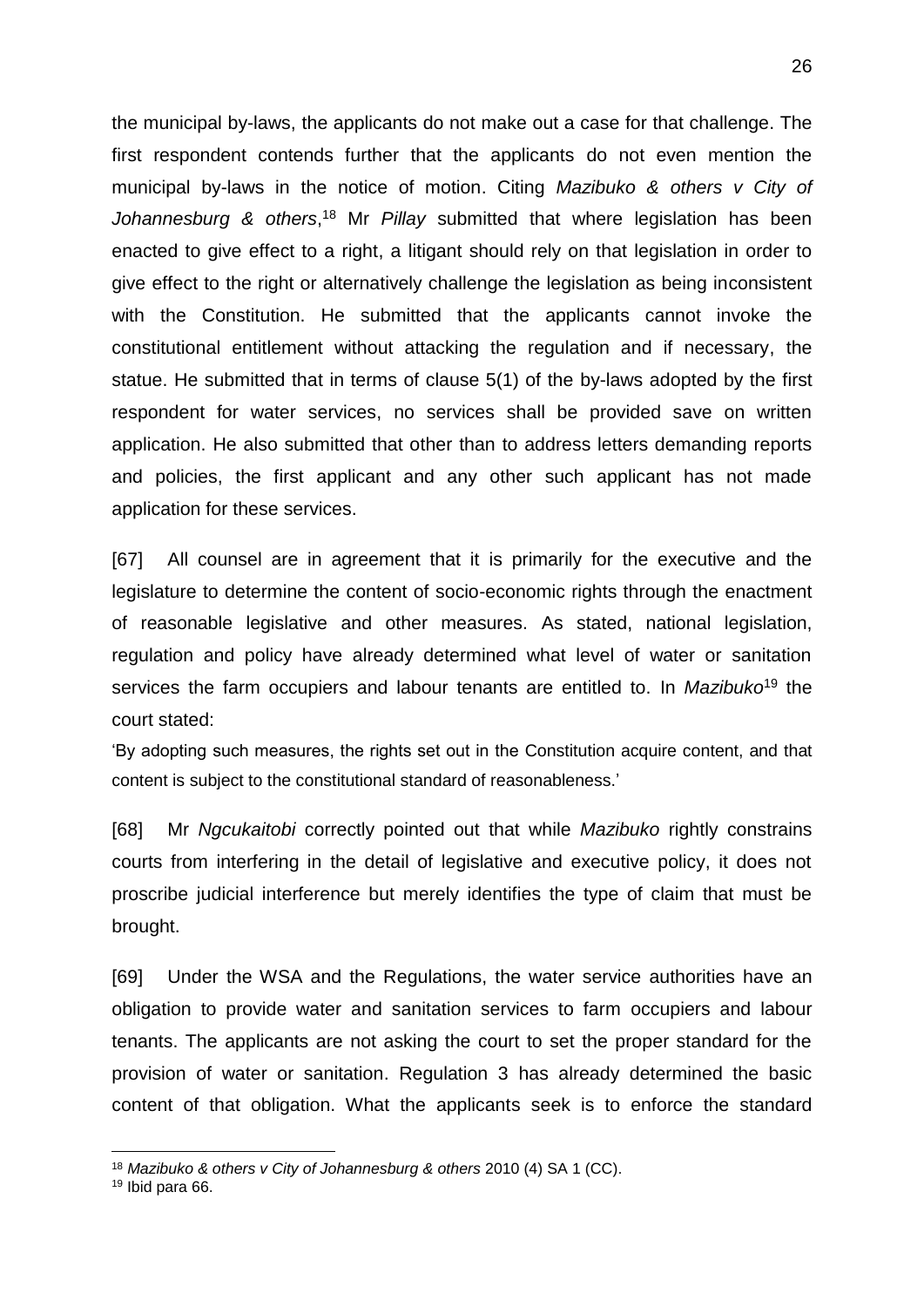imposed by the legislative and executive branches. It is not disputed that a disproportionate percentage of farm occupiers and labour tenants do not currently have access to water and sanitation services. They are particularly poor and vulnerable and require special consideration. It is therefore important that the first respondent must adopt and implement a plan or policy that makes special provision for them and must provide a reasonable plan for progressively realising their rights as set out in reg 3 in order to comply with its obligation.

[70] In *Mazibuko* the Constitutional Court further laid down the standard applicable to enforcing social and economic rights by courts. It stated:

'Thus the positive obligations imposed upon government by the social and economic rights in our Constitution will be enforced by courts in at least the following ways. If government takes no steps to realise the rights, the courts will require government to take steps. If government's adopted measures are unreasonable, the courts will similarly require that they be reviewed so as to meet the constitutional standards of reasonableness. From *Grootboom* it is clear that a measure will be unreasonable if it makes no provision for those most desperately in need. If government adopts a policy with unreasonable limitations or exclusions as described in *Treatment Action Campaign (No 2)*, the court may order that those be removed. Finally, the obligation of progressive realisation imposes a duty upon government continually to review its policies to ensure that the achievement of the right is progressively realised.' 20

[71] Mr *Ngcukaitobi* argued that while the applicants seek general declarations and interdicts about the obligation to provide the regulated services, they do not envisage that those services must be provided overnight on pain of contempt. He submitted that the implementation of the first, second and third respondents' obligations is connected to a reporting and planning regime and the two water service authorities must set out how they plan to comply with their obligations within a reasonable time, and then report on whether they have done so.

[72] The first and second respondents concede an obligation to assist with the refuse removal services. However, the first respondent undertakes to do so subject to the farm occupiers and labour tenants participating in the scheme by using easily identifiable refuse plastic bags and depositing these bags on the side of a public road for collection. The applicants have indicated their willingness to participate in

1

<sup>20</sup> Ibid footnote 18 para 67.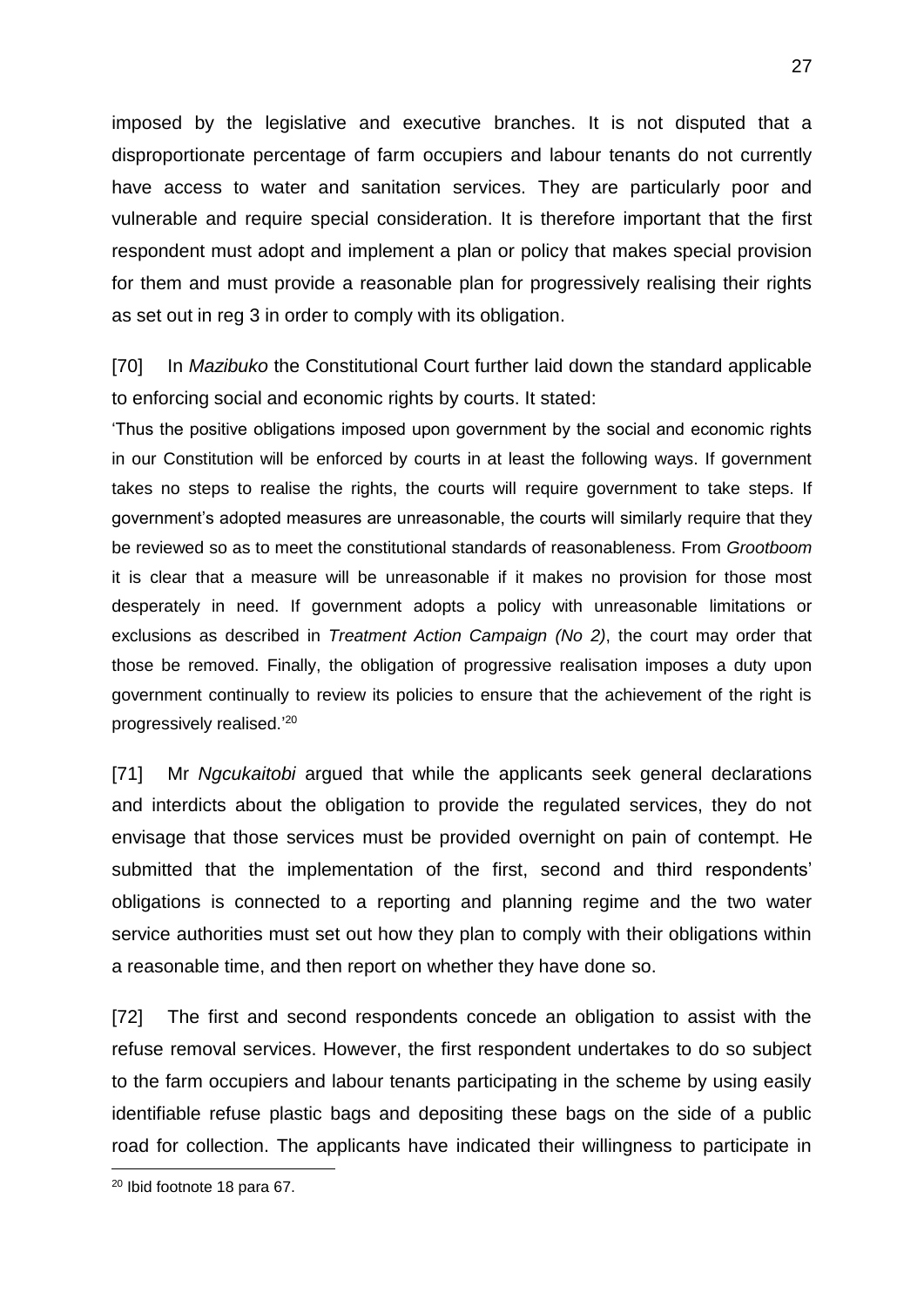this scheme but still insist that the first respondent must produce a plan and the schemes containing the dates, route and time for collection. The applicants also want the first respondent to provide them with plastic bags for this purpose.

## **The IDP**

[73] The first respondent asserts that it has developed a WSDP in accordance with its IDP objectives. The first respondent is undertaking in large-scale basic water supply projects for each of its 37 wards. Included are new water and sanitation projects and the rehabilitation of existing water and sanitation infrastructure. The budgets have been approved and these projects once fulfilled will bring water and sanitation to all its residents. It claims that all these projects are geared towards the elimination of the 3.9 per cent of households that have no access to piped tap water by 2030.

[74] I find this argument fundamentally flawed. The flaw lies in the fact that the IDP envisaged that the WSDP would have been completed by July 2016 and no evidence was produced by the first respondent to indicate that this actually occurred. Second, the table appearing at pages 197 to 208 of the first respondent's IDP is not limited to water and sanitation projects but includes all capital projects of the first respondent. Also the table does not indicate which of these projects will assist the vulnerable and neglected farm occupiers and labour tenants. It seems apparent from the perusal of the IDP that the first respondent has not prioritised the farm occupiers and labour tenants that are particularly vulnerable and in need by providing an actual plan for how their rights will be realised. Having carefully considered the IDP, I am satisfied that the IDP provides no basis to conclude that the first respondent has a reasonable plan to progressively realise the rights of farm occupiers and labour tenants.

[75] With regard to the second respondent's defence relating to the inclusion of the farm occupiers and the labour tenants into its IDP, there seems to be no evidence to indicate that the farm occupiers and labour tenants were ever invited by the second respondent to participate in its programme. It needs to be emphasised that the farm occupiers and labour tenants are vulnerable and poor, the majority of them are ignorant of their rights enshrined in the Constitution. It therefore behoves of the first,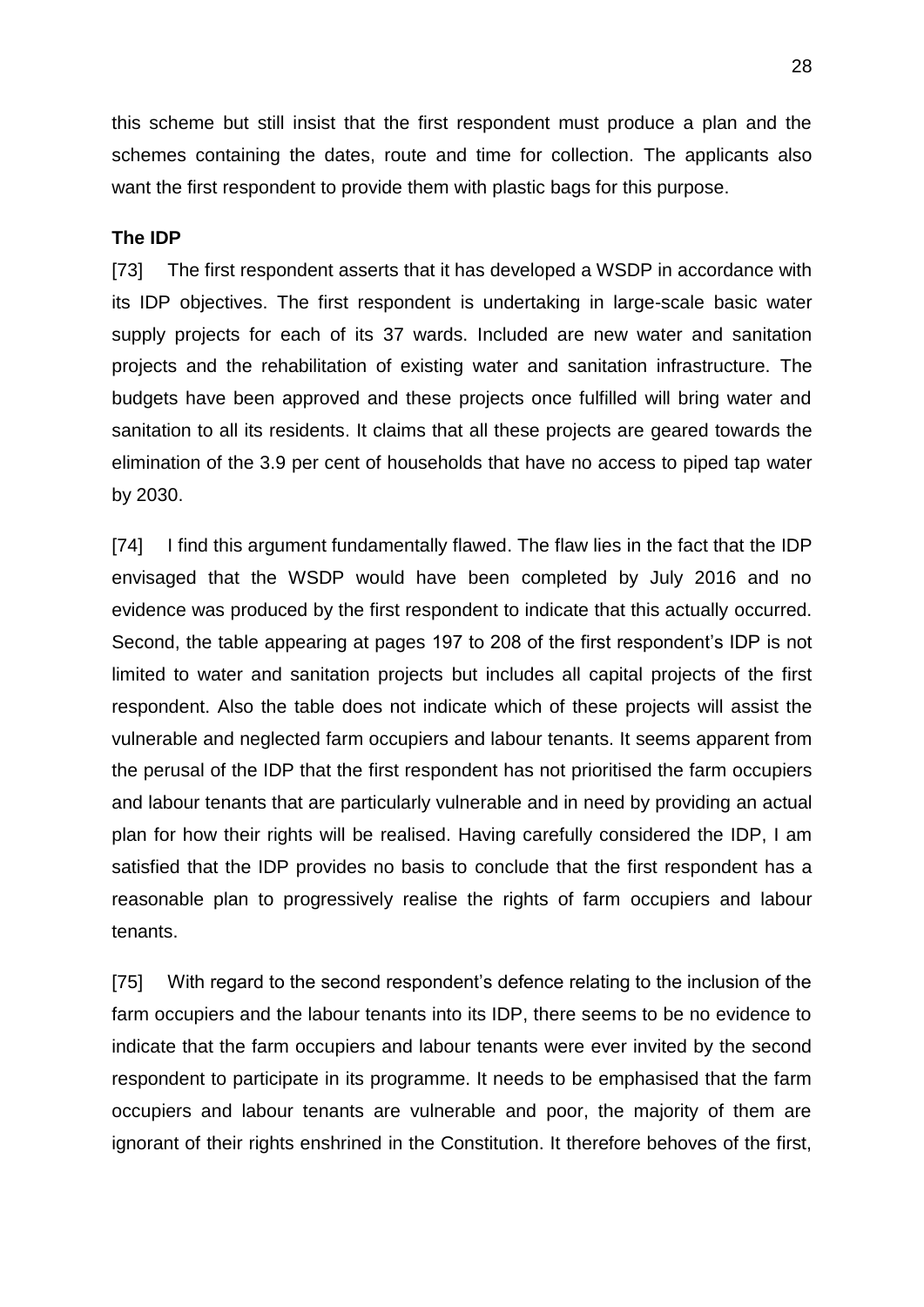second and third respondents to be pro-active in ensuring that the farm occupiers and labour tenants have access to these services.

#### **The by-laws**

[76] As already stated, counsel for the first respondent contended that the applicants were required to review its water services by-laws instead of compelling it to comply with its statutory and constitutional obligations. He submitted that the bylaws were enacted to regulate the provision of water and sanitation within its jurisdiction. Consequently, so the submission goes, the applicants must declare them invalid if they wish to obtain any relief concerning the provision of water and sanitation.

[77] Mr *Ngcukaitobi* made two important submissions, the first being that the bylaws are not exhaustive of the first respondent's legal and constitutional obligation and do not supplant the first respondent's obligations under the WSA, the Constitution, the Systems Act or any other legislation. The passage of a by-law can never on its own constitute compliance with those other obligations but requires actual plans and action. The by-laws are part of the mechanism through which a municipality gives effect to its other statutory and constitutional obligations but the first respondent must still demonstrate actual compliance with those self-standing obligations. In his view, the problem is not the by-laws but the first respondent's plan to develop and implement plans and policies to provide water and sanitation to farm occupiers and labour tenants. The second was that the obligation on the landowner to apply for a water connection under by-laws does not excuse the first respondent from complying with its self-standing obligation to engage with the landowners, and if necessary, to conclude agreements with them as intermediaries to provide for water and sanitation services to the farm occupiers and labour tenants living on their land.

#### **Budget**

[78] It is common cause that the legal obligation to provide farm occupiers and labour tenants with access to water, sanitation and refuse removal arises from the Constitution and numerous statutes. The first and second respondents assert that the budgeting constraints for the resources necessary to provide farm occupiers and labour tenants with access to water, sanitation and collection of refuse has on occasion delayed these goals. In *City of Johannesburg Metropolitan Municipality v*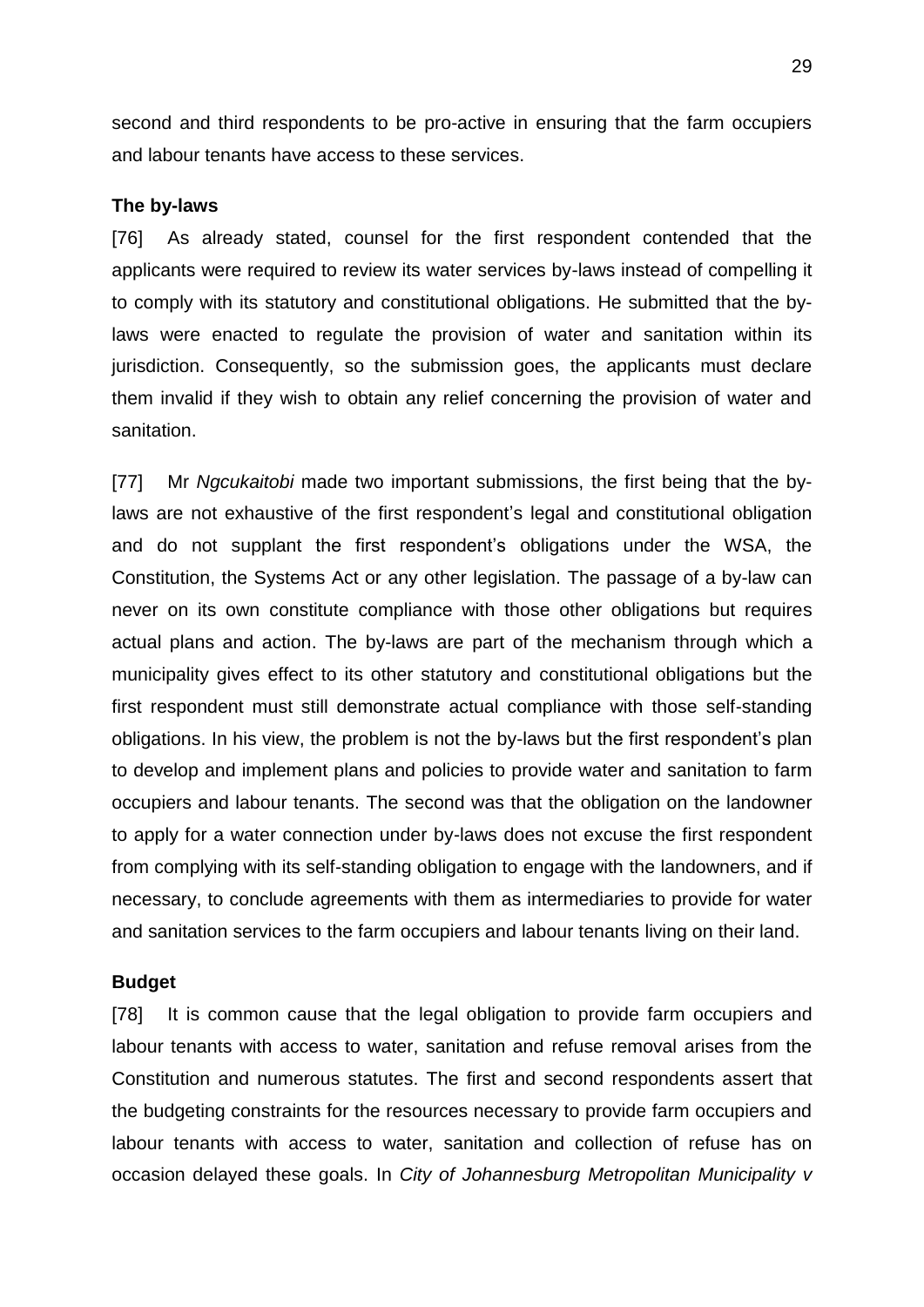*Blue Moonlight Properties 39 (Pty) Ltd & another*<sup>21</sup> the Constitutional Court held that the 'determination of the reasonableness of measures within available resources cannot be restricted by budgetary and other decisions that may well have resulted from a mistaken understanding of constitutional or statutory obligations'.

[79] It is important to emphasise that this court will not be imposing new or unforeseen obligations on the first respondent but will be requiring the first respondent to implement duties imposed by the legislature on it. It follows therefore, that the first respondent's failure to budget for the resources necessary to provide farm occupiers and labour tenants with access to water, sanitation and refuse collection is of no moment. What the applicants are asking for is the development and implementation of a plan for the provision of those services which will take into account the first respondent's resources.

#### **Separation of powers**

<u>.</u>

[80] The Constitutional Court has repeatedly made it clear that although there are no bright lines that separate the roles of the legislature, the executive and the courts from one another, there are certain matters that are pre-eminently within the domain of one or other of the arms of government and not others. All arms of government should be sensible to and respect this separation. This does not mean, however, that courts cannot or should not make orders that have an impact on policy. 22

[81] The first respondent contends that if the order that the applicants are seeking is granted, the order will interfere with the doctrine of separation of powers. I do not agree with this proposition. As aptly observed by the Constitutional Court in *Treatment Action Campaign (No 2)*<sup>23</sup> '[w]hat must be made clear, however, is that when it is appropriate to do so, Courts may – and, if need be, must – use their wide powers to make orders that affect policy as well as legislation'. On the evidence before me I am persuaded that the first respondent has failed to comply with its statutory obligation within its available resources to provide water, sanitation and

<sup>21</sup> *City of Johannesburg Metropolitan Municipality v Blue Moonlight Properties 39 (Pty) Ltd & another* 2012 (2) SA 104 (CC) para 74.

<sup>22</sup> *Soobramoney v Minister of Health, KwaZulu-Natal 1*998 (1) SA 765 (CC) para 29.

<sup>23</sup> *Minister of Health & others v Treatment Action Campaign & others (No 2)* 2002 (5) SA 721 (CC) para 113.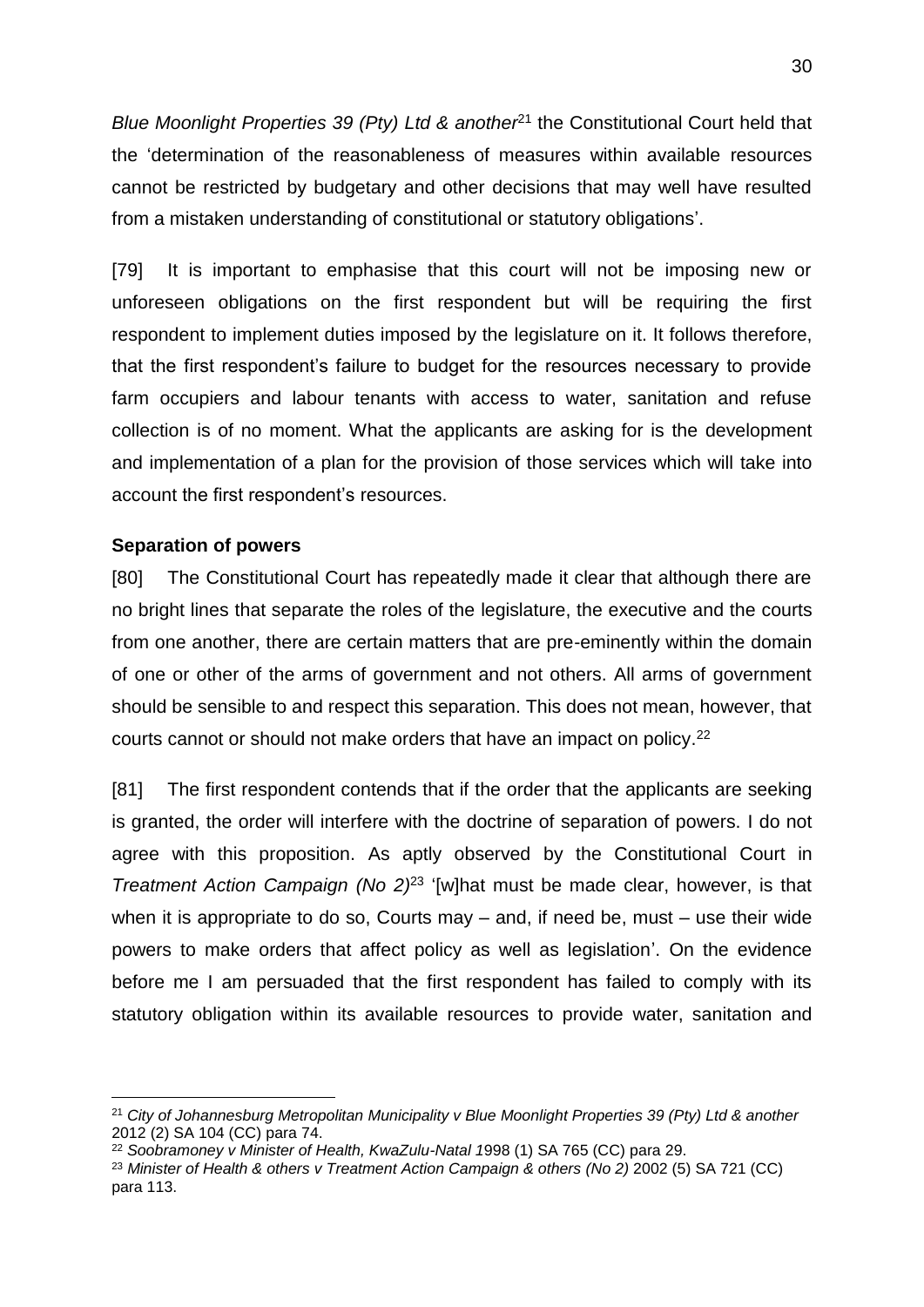refuse removal to the farm occupiers and labour tenants. In *Treatment Action Campaign (No 2)*<sup>24</sup> the Constitutional Court held that:

'Where State policy is challenged as inconsistent with the Constitution, Courts have to consider whether in formulating and implementing such policy the State has given effect to its constitutional obligations. If it should hold in any given case that the State has failed to do so, it is obliged by the Constitution to say so. Insofar as that constitutes an intrusion into the domain of the Executive, that is an intrusion mandated by the Constitution itself.'

#### **Remedy**

[82] I have referred to the correspondence which the applicants' attorneys addressed to the first, second and third respondents. It is common cause that a response was only received from the second respondent's erstwhile attorney and even that response did not engage issuably with any of the points raised in the letter by the applicants' attorneys. In the circumstances, it behoves of the court to ensure that the three respondents in fact comply with their constitutional obligations by preparing a reasonable plan, and reasonably implementing that plan. It seems to me that the first, second and third respondents' prior failures and current attitude justify supervision. As the defect lies in the omission by the three respondents, the just and equitable order is to direct them to cure the omissions.

[83] In *Rail Commuters Action Group & others v Transnet Ltd t/a Metrorail & others*<sup>25</sup> the Constitutional Court said:

'It is quite clear that before it makes a declaratory order a court must consider all the relevant circumstances. A declaratory order is a flexible remedy which can assist in clarifying legal and constitutional obligations in a manner which promotes the protection and enforcement of our Constitution and its values. Declaratory orders, of course, may be accompanied by other forms of relief, such as mandatory or prohibitory orders, but they may also stand on their own. In considering whether it is desirable to order mandatory or prohibitory relief in addition to the declarator, a court will consider all the relevant circumstances.'

[84] The remedy does not dictate what or how the municipalities must act but merely requires these three respondents to fulfil their constitutional obligations and to report to the court that they have done so in that regard.

<u>.</u>

<sup>24</sup> Ibid para 99.

<sup>25</sup> *Rail Commuters Action Group & others v Transnet Ltd t/a Metrorail & others* 2005 (2) SA 359 (CC) para 107.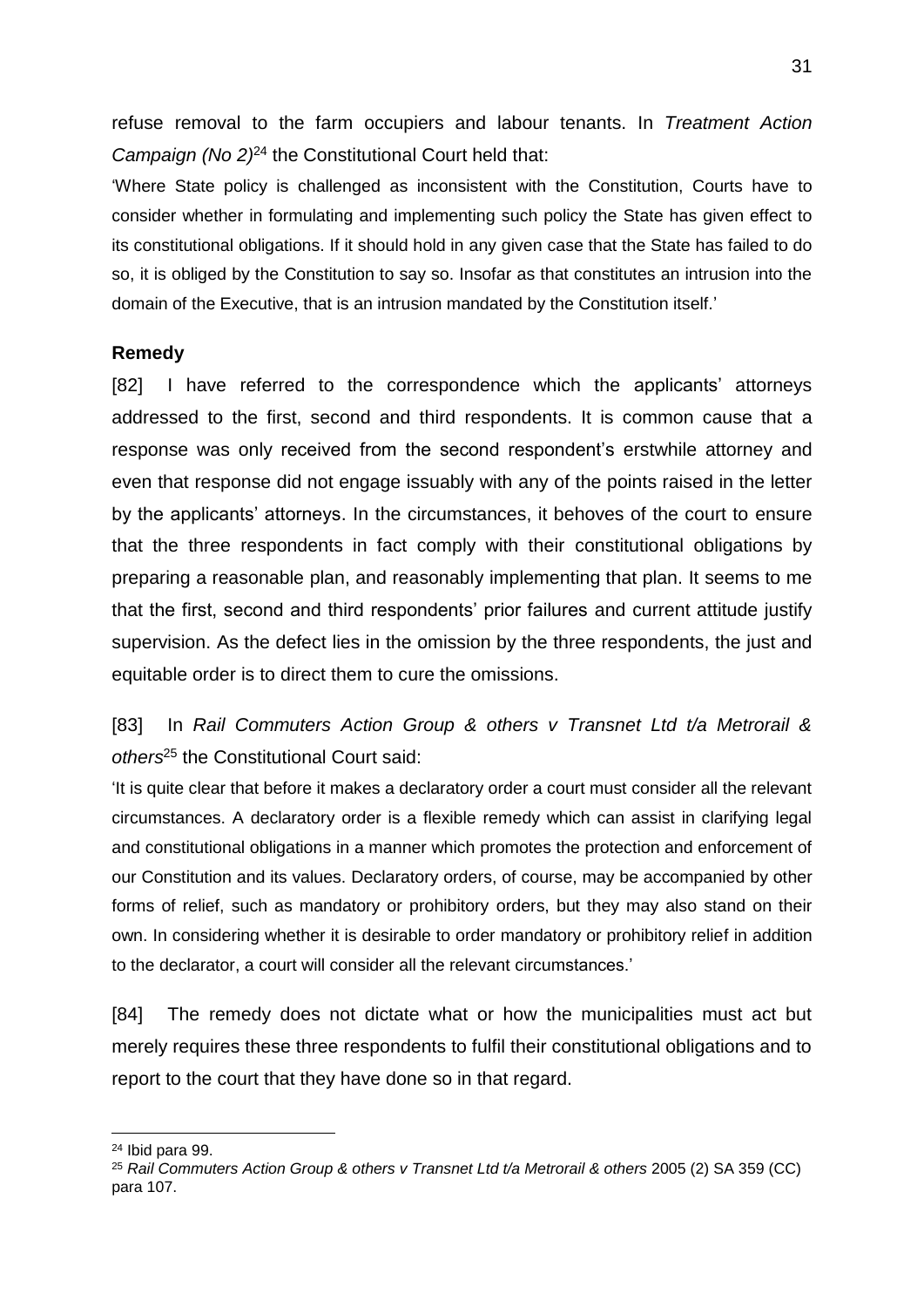[85] What remains to be considered is the question of costs. The general rule is that in the ordinary course costs follow the result. I am unable to find any circumstances which persuade me to depart from this rule.

## **Order**

[86] The order I grant is the following:

- (I) Declaration and Mandamus
- 1. Declaring that the first, second and third respondents ongoing and persistent failure to provide the farm occupiers and labour tenants who are residing within areas of their jurisdiction with access to basic sanitation, sufficient water and collection of refuse is inconsistent with the Constitution of the Republic of South Africa, 1996, particularly ss 9, 10, 24, 27(1)*(b)*, 33, 152, 153, 195 and 237;
- 2. Directing the first, second and third respondents, subject to the structural relief, to comply with reg 3 of the Regulations relating to compulsory national standards and measures to conserve water, GN R509, *GG* 22355, 8 June 2001 by:-
	- 2.1 Installing a sufficient number of water user connections to supply a minimum quantity of potable water of 25 litres per person per day or 6 kilolitres per household per month to farm occupiers and labour tenants residing within areas of their jurisdiction;
	- 2.2 Ensuring that the water user connections supply water at a minimum flow rate of not less than 10 litres per minute; and
	- 2.3 Ensuring that the water user connections supplied are within 200 metres of the farm occupier's households;
- 3. Directing the first, second and third respondents to provide farm occupiers and/or labour tenants with access to basic sanitation by:
	- 3.1 Installing Ventilation Improved Pit toilets per each household. (The VIP toilets should conform to SANS 10365-1: 2003 specifications);
- 4. Directing the first and second respondents to provide the farm occupiers and/or labour tenants with refuse collection services;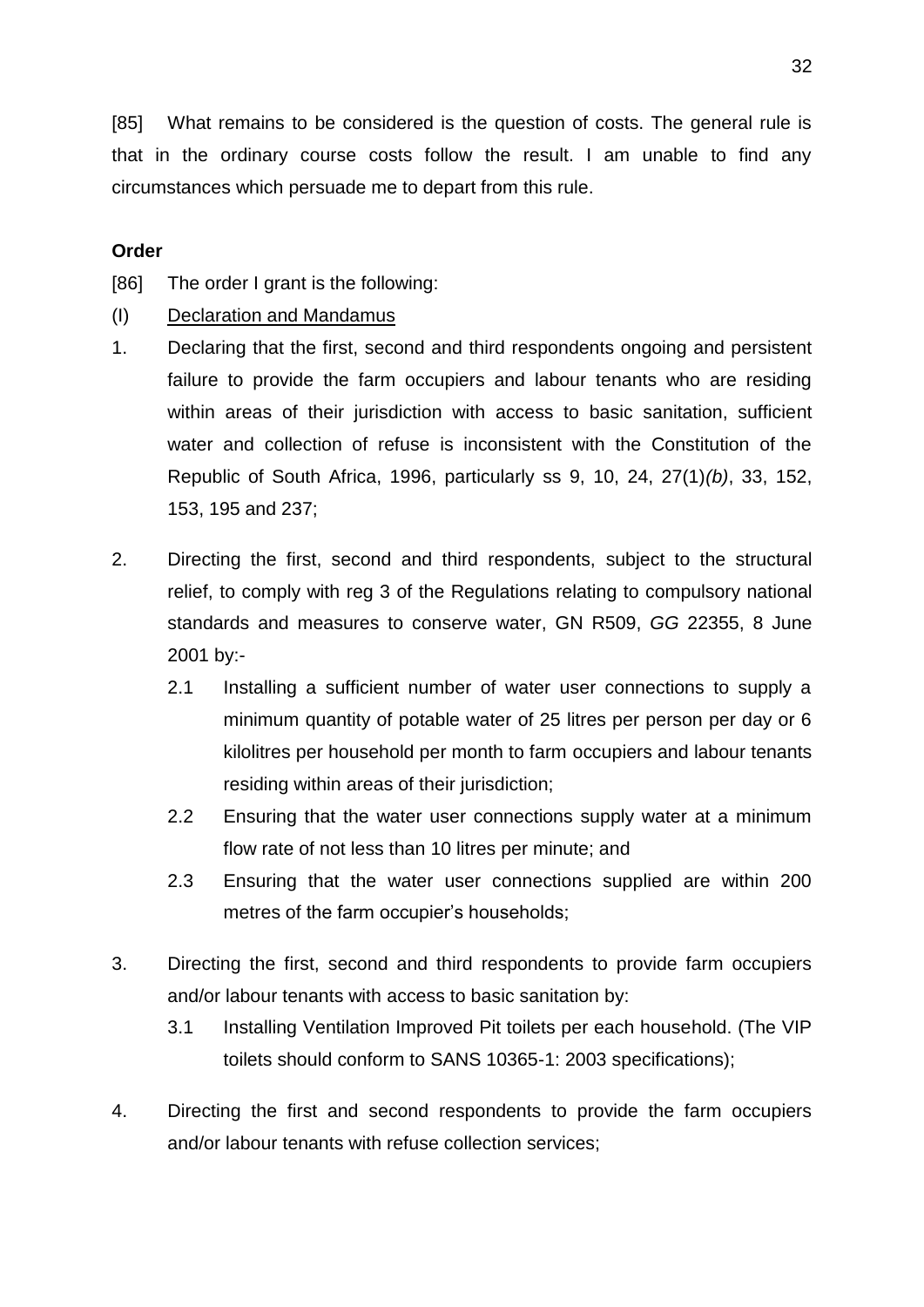- 5. Directing the first, second and third respondents to ensure that the farm occupiers and labour tenants have access to basic municipal services, more specifically water, sanitation and refuse removal; and
- 6. Directing the first, second and third respondents to prioritise the rights of farm occupiers and labour tenants in their Integrated Development Plans.

## (II) Structural Relief

- 7. Within six (6) months of the date of the order, the first, second and third respondents are directed to file the reports under oath and the plans with this court.
- 8. The reports shall identify all the farm occupiers and labour tenants who are residing within the areas of their jurisdiction.
- 9. For each farm occupier and labour tenants, indicate whether he/she has access to water, sanitation and collection of refuse.
	- 9.1 If he/she has access to water, sanitation and collection of refuse:
		- (i) indicate the type of water source, type of sanitation and collection of refuse.
		- (ii) indicate the quality and the quantity of water, sanitation and collection of refuse.
		- (iii) indicate the distance from the water source, sanitation and collection of refuse, to each farm occupier and labour tenant's house.
	- 9.2 If he/she does not have access to water, indicate how long he/she does not have access to water, sanitation and collection of refuse.
- 10. The Plan shall:
	- 10.1 Explain the steps the first, second and third respondents will take in order to provide farm occupiers and labour tenants with access to water, sanitation and the collection of refuse.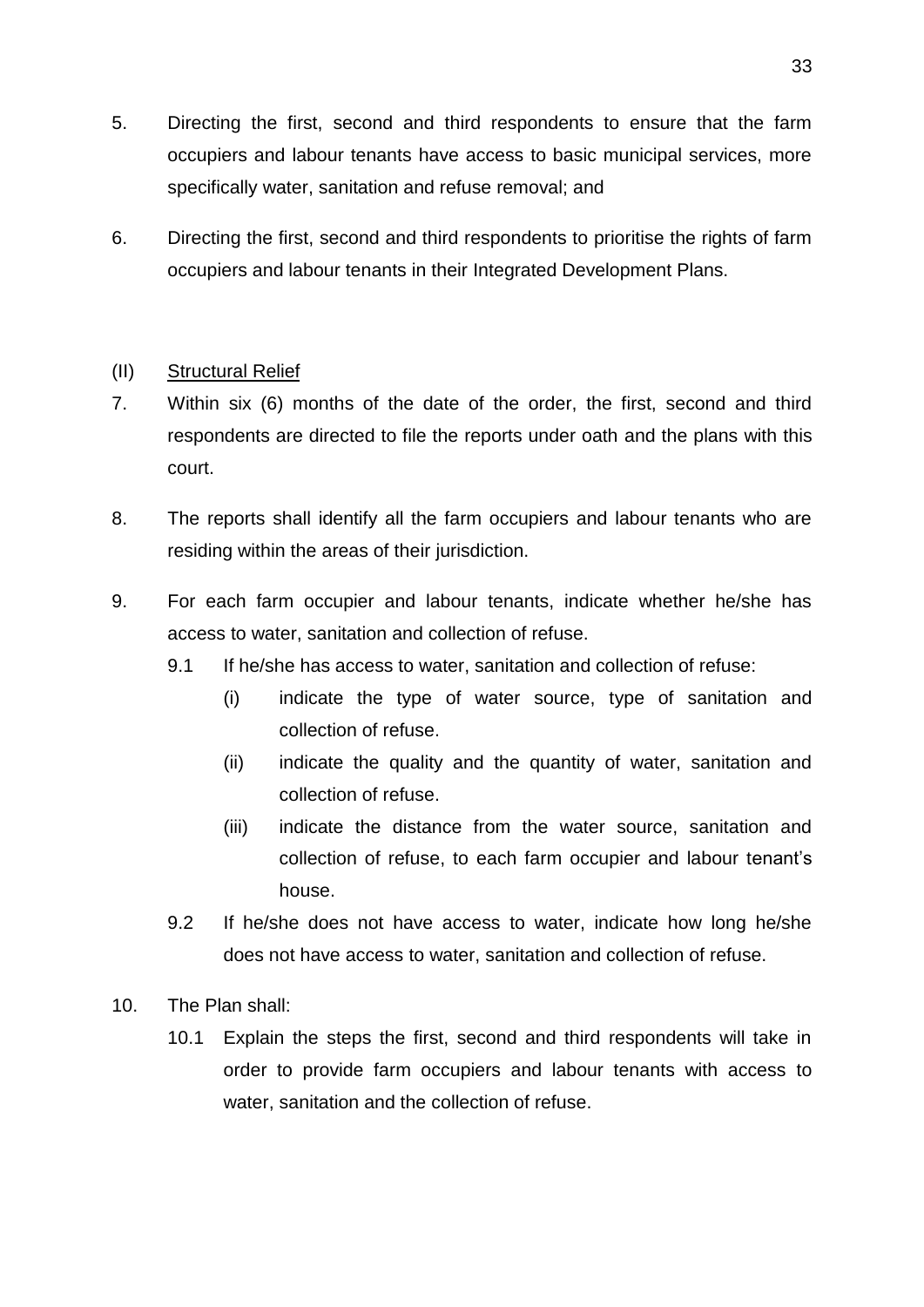- 10.2 Explain the steps and criterion the first, second and third respondents will take in order to ensure that all farm occupiers, labour tenants and farm owners within their jurisdiction are aware of this case.
- 10.3 Set measurable, periodic deadlines for progress.
- 11. The reports and the plans will be served on the applicants and be made available on the first, second and third respondents' website.
- 12. The applicants, and any other interested parties, will be entitled to comment on the reports and the plans within one (1) month of the date on which they are filed.
- 13. The first, second and third respondent will file to this court, and serve on the applicants, monthly reports indicating their progress with regard to provision of access to water, sanitation and the collection of refuse to farm occupiers and labour tenants living within the areas of their jurisdiction.
- 14. The applicants, and any other interested parties, will be entitled to comment on these monthly reports within thirty (30) days after the date on which they are filed.
- 15. The court may, at any stage and of its own accord, after having heard submission by the parties, make any further directions or orders it deems fit.
- 16. Thereafter, the matter is to be enrolled on a date to be fixed by the registrar in consultation with the presiding judge for consideration and determination of the aforesaid reports, plans, commentary and replies.
- (III) Costs
- 17. The first and second respondents are directed to pay the costs of this application which costs shall include costs of two counsel.

**Mnguni J**

**\_\_\_\_\_\_\_\_\_**